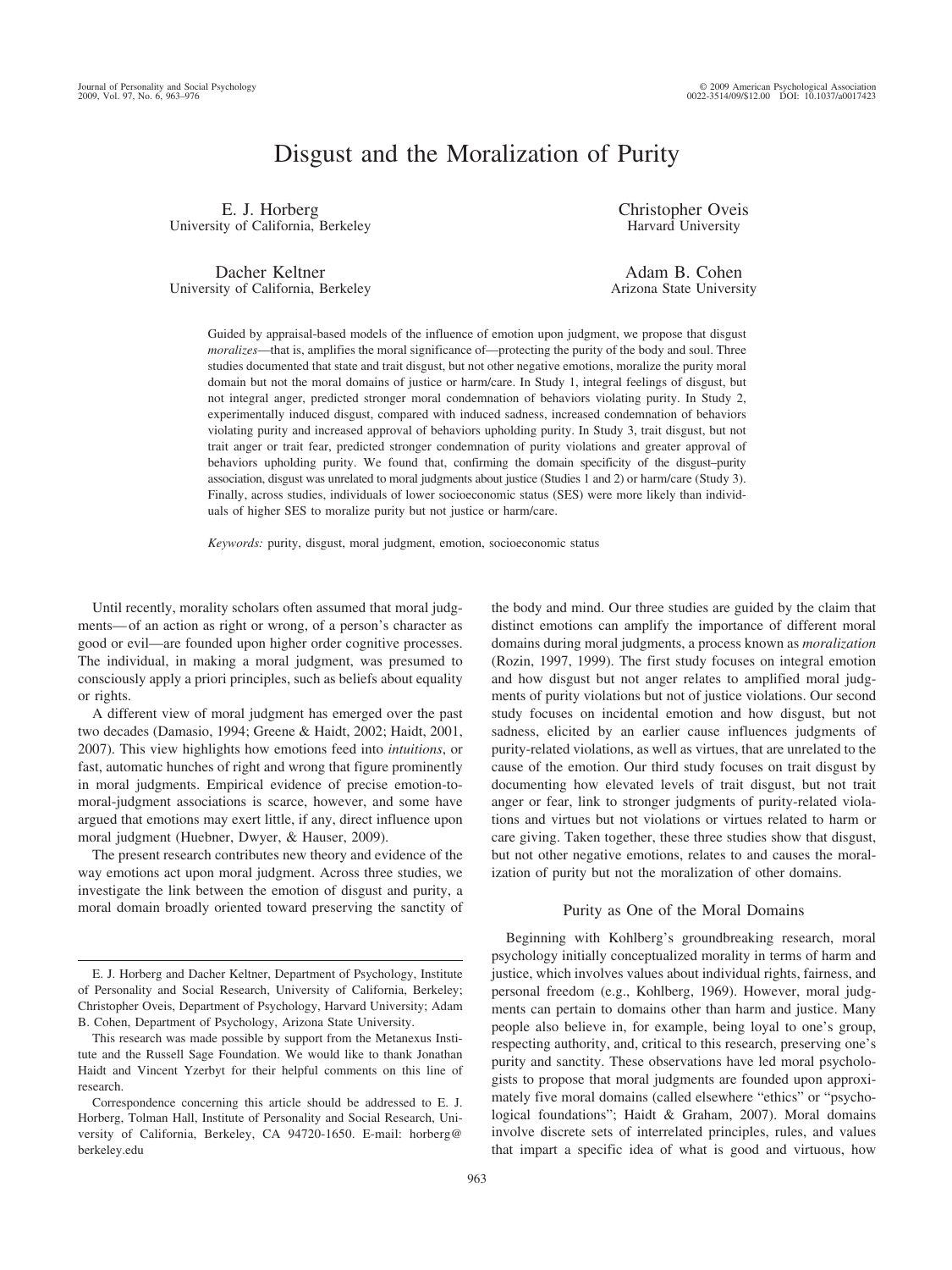people ought to behave, and what warrants punishment or sanctions. Moral domains relate to moral judgments: Actions are judged morally wrong if perceived to breach the rules of a moral domain but judged morally virtuous if perceived to uphold those rules.

An initial account of the moral domains emerged from work in India and the United States by Shweder, Much, Mahapatra, and Park (1997). This work discussed three moral domains: autonomy (which includes ideas about both justice and harm), divinity (i.e., purity), and community (e.g., group hierarchy, obligations). More recently, Haidt and colleagues (e.g., J. Graham, Haidt, & Nosek, 2009; Haidt & Graham, 2007; Haidt & Joseph, 2004) differentiated these three domains into five: harm/care, fairness/reciprocity (justice domain in this article), ingroup/loyalty, authority/respect, and purity/sanctity (purity domain in this article). These domains are considered basic, innate elements of moral judgment present in virtually all cultures but elaborated upon or downplayed to varying degrees for different individuals or cultures. Indeed, evidence mounts for the universality of these five domains but also for cultural variation in how prominently specific domains factor in people's moral judgments (e.g., Haidt, Koller, & Dias, 1993; Rozin, Lowery, Imada, & Haidt, 1999; Shweder et al., 1997; Vasquez, Keltner, Ebenbach, & Banaszynski, 2001). The present research includes three domains: purity, justice, and harm/care.

The domain of justice encompasses beliefs that people should respect each other's individual rights and liberties, reciprocate aid, and treat others fairly. These morals promote adaptive social behaviors, such as cooperation and reciprocity among nonkin and reduced cheating. Within this domain, actions are judged morally wrong if they are unfair or partial, create inequality, or otherwise restrict others' rights. Actions are particularly moral if they enhance rights, autonomy, freedom, or self-expression.

The harm/care domain pertains to convictions that people should not harm others and ought to help others, especially those in need. These beliefs may be linked to the evolution of mammalian care giving, which fundamentally functions to ensure the survival of offspring; but even among nonkin, people respond with care giving to signs of weakness, vulnerability, or need. Within the harm/care domain, actions that cause physical or mental harm are morally condemned, whereas actions to improve others' welfare or reduce suffering are particularly lauded.

Finally, the domain of purity involves values and principles directed at protecting the sanctity of the body and soul. These values originally related to the evolutionary challenges of avoiding the consumption of toxins, parasites, or bacteria. What began as concerns over purity and contamination of the physical form, however, subsequently extended to include concerns over the purity of the individual's character and social conduct, thus promoting beliefs in the moral value of a physically and mentally pure lifestyle. The purity domain encompasses the belief that people ought to be, in their bodies and minds, clean, chaste, selfrestrained, and spiritually pure and should strive to live in a sacred, divine way (which does not necessarily require belief in deity). From a purity standpoint, it is virtuous to reject contaminating forces or hedonistic pleasure, to cleanse the soul, and to act in accordance with the "natural order." It is immoral to behave in a way that is self-polluting, filthy, profane, carnal, hedonistic, unnatural, animal-like, or ungodly (see, e.g., Haidt & Joseph, 2007; Rozin, Lowery, et al., 1999).

In the present research, we investigate how disgust relates to the moralization of the purity domain among adults in the United States. For these individuals, research shows, purity has some moral significance but less significance than the domains of justice and harm/care (Shweder et al., 1997). For example, U.S. participants in one study rated autonomy rules as highly important, universal and obligatory regardless of context, whereas purity rules were rated only moderately on these dimensions (Vasquez et al., 2001). The central goal of the present research is to investigate whether momentary and trait-related disgust augments the moral importance of the purity domain in U.S. adults, evidenced by stronger moral judgments regarding pure and impure behaviors.

# An Appraisal-Tendency Approach to the Disgust–Purity Relationship

Recent treatments have conceptualized disgust as a moral emotion defined by appraisals of purity and contamination (Haidt, 2003; Rozin & Fallon, 1987). Rozin, Haidt, and colleagues have argued that our hominid predecessors possessed a distaste system to protect against the ingestion of toxins and contaminants (e.g., Rozin & Fallon, 1987; Rozin, Haidt, & McCauley, 1999). From distaste evolved disgust, an emotion that functions to guard the body and soul from contamination, impurity, and degradation.

Several categories of elicitors arouse disgust via appraisals of contamination, impurity, or potential degradation (Marzillier & Davey, 2004; Rozin, Haidt, & McCauley, 1999). *Core disgust* is revulsion elicited by noxious objects, such as soft body products or offensive odors. Characterized predominantly by unpleasant sensory experiences, core disgust elicitors bear a minimal explicit association with conceptions of morality. *Animal nature disgust* is triggered by activities that remind people of their animal origins, such as certain sexual or eating habits. *Interpersonal disgust* is elicited by the prospect of contact with strangers, evildoers, or diseased persons. Finally, *sociomoral disgust* is revulsion evoked by people who commit vulgar violations against others, such as child abuse or incest. However elicited, disgust motivates people to reject anything perceived as likely to contaminate the self physically or spiritually or to threaten their status as civilized human beings. In this way, disgust signals the "badness" of impurity and, by extension, the "goodness" of purity.

The *appraisal-tendency framework* offers clear predictions and methods for studying the disgust–purity association (Lerner & Keltner, 2000, 2001). The appraisal-tendency framework presupposes that each emotion is defined by a core appraisal and that an emotion influences judgments in domains that are thematically related to the eliciting appraisal. Fear, for example, is an emotion characterized by appraisals of low certainty and low control and has been found to amplify perceptions of risk, particularly for judgments with some degree of uncertainty and uncontrollability, such as having a heart attack or being unemployed (Lerner & Keltner, 2000, 2001). The appraisal-tendency framework has helped illuminate how different negative and positive emotions influence causal attribution (Keltner, Ellsworth, & Edwards, 1993), risk perception (Lerner & Keltner, 2001), assessments of losses and gains (Lerner, Small, & Loewenstein, 2004), judgments of effort (Tiedens & Linton, 2001), and judgments of self– other similarity (Oveis, Horberg, & Keltner, in press).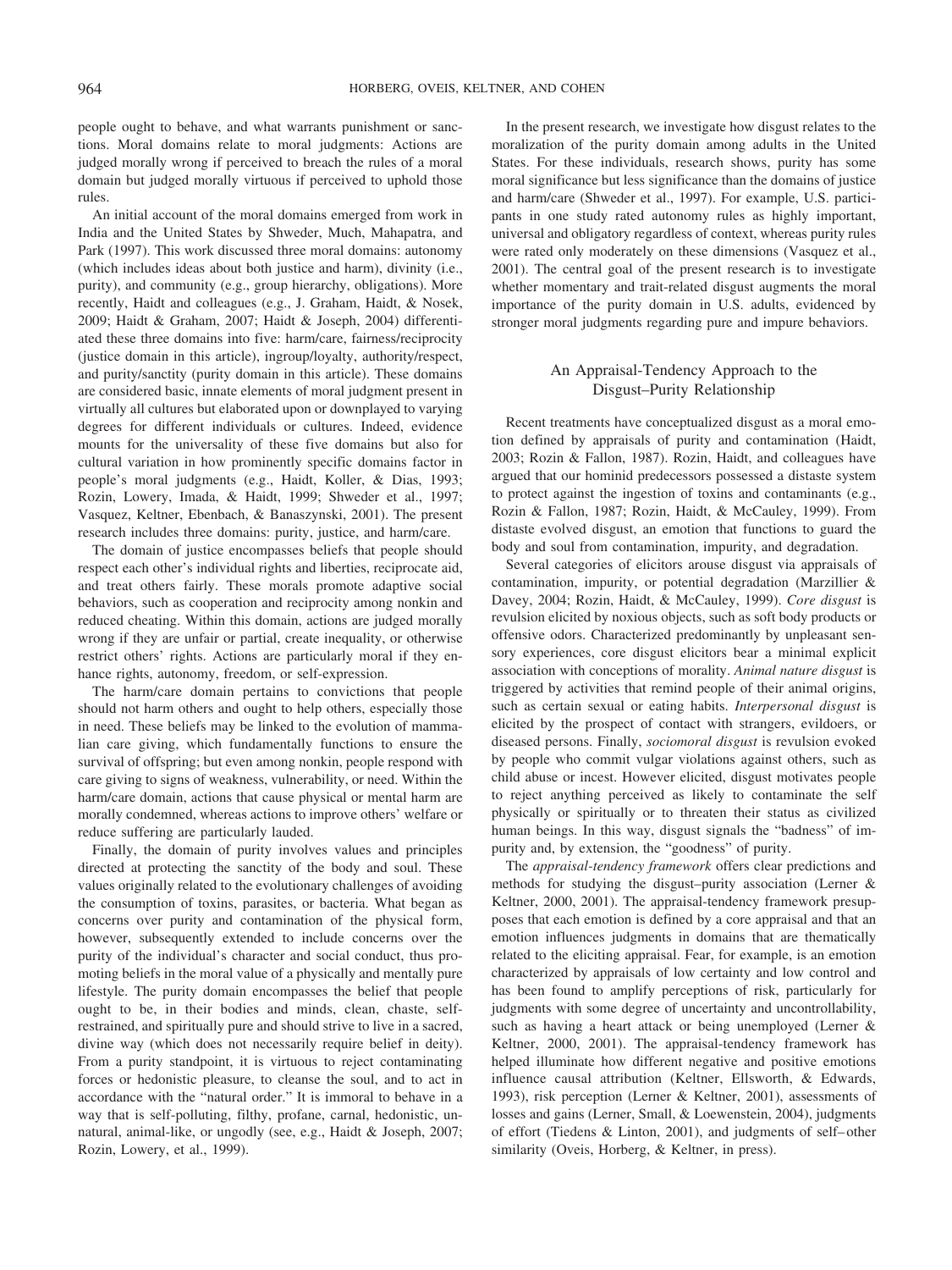The appraisal-tendency framework readily extends to the study of emotion–morality associations. We propose that experiencing certain emotions heightens moral judgments of right and wrong, primarily for events within the moral domain related to the emotion-specific appraisals. In terms of the present research, disgust is associated with appraisals of impurity or contamination in the environment, which correspond to the rules and principles of the purity moral domain (Rozin, Haidt, & McCauley, 1999, Rozin, Lowery, et al., 1999). With heightened disgust, conceptions or intuitions of purity as moral and impurity as immoral should be strong and salient, and therefore, people feeling disgust will make stronger moral judgments about actions violating or upholding the purity domain (Horberg & Keltner, 2007; Keltner, Horberg, & Oveis, 2006; see also Rozin, 1999; Rozin, Markwith, & Stoess, 1997; Rozin & Singh, 1999, for discussions of moralization).

Critically, the appraisal-tendency approach points to clear requirements for documenting a distinct disgust–purity association. First, to the extent that specific emotions bolster specific moral domains, disgust should not relate to the moralization of judgments linked to other moral domains—in the present research, justice and harm/care. Second, other negative emotions—such as anger, sadness, and fear—should not moralize judgments of purity. Data that meet these requirements eliminate important alternative hypotheses to the model we test here. Most notably, the sense of badness is central to the experience of disgust and other negative emotions (Ortony, Clore, & Collins, 1988). A plausible alternative to our proposed model is that disgust, founded upon a general sense of badness, leads individuals to moralize many moral domains. Following similar reasoning, other negative emotions that share this core sense of badness, or things not going well, might just as readily moralize the purity domain. The most rigorous assessment of the disgust–purity association, therefore, requires the study of multiple moral domains (to ascertain that disgust relates to moralization of only the purity domain) and multiple emotions (to ascertain that only disgust relates to the moralization of the purity domain). With these criteria in mind, we now review existing disgust–purity research.

### Previous Studies of the Disgust–Purity Association

Existing empirical studies offer several kinds of evidence relating disgust to the moral domain of purity. One category of studies has documented that, at the level of conceptual knowledge or emotional experience, people associate purity domain violations with the reaction of disgust. For example, Rozin, Lowery, et al. (1999) found that U.S. and Japanese individuals believe purity violations are likely to trigger disgust. Participants read about behaviors violating the domain of autonomy (e.g., "A person is seeing someone steal a purse from a blind person"), community (e.g., "A person is hearing an 8-year-old student speak to his/her teacher in the same way that he/she talks to her friends"), or purity (e.g., "A person is eating a piece of rotten meat"). They then indicated the emotional reaction a person would most likely feel in that situation. Participants reliably linked anger reactions to autonomy violations, contempt to community violations, and disgust to purity violations (see also Vasquez et al., 2001). It is important to note, however, that this research did not assess participants' own experiences of disgust or moral judgments of the violations, so we

cannot ascertain from these data whether disgust feelings related to purity moralization.

In this same category of evidence, recent research examined participants' reactions of disgust and anger in response to purityviolating taboo behaviors (Gutierrez & Giner-Sorolla, 2007). For example, participants in one study were exposed to harm-free taboo behaviors (e.g., eating a small cloned strip of one's own muscle tissue), then reported their emotions and the extent to which they presumed harm to be involved in the violation. Several findings relate to our own claims. First, the taboo behaviors aroused greater disgust than anger. Second, higher presumptions of harm (a concern relevant to the harm/care and justice domains but not the purity domain) predicted higher anger but not higher disgust. Both of these findings are fitting with our appraisaltendency framework of distinct emotion–morality associations. However, this research focused on emotions as outcomes of impurity and harm and did not test whether disgust or anger was associated with stronger judgments of right and wrong about the taboo behavior.

A second kind of evidence reveals that inducing disgust leads people to more harshly condemn moral violations in general—that is, from unspecified moral domains. Wheatley and Haidt (2005) hypnotized participants to feel disgust whenever they encountered an innocuous target word (e.g., *often*). Participants then encountered these targets in stories of moral violations, such as theft or incest, which led participants to report higher disgust and greater condemnation of the violations. In other research, individuals induced to feel core disgust through film clips or offensive odors were more critical of vignettes about moral violations than were individuals made to feel sad or no emotion (Schnall, Haidt, Clore, & Jordan, 2008). Important for the present research, this work examined whether disgusted participants were particularly critical of disgusting violations, compared to nondisgusting moral violations. It is noteworthy that in this comparison, disgust did not heighten criticism of disgusting violations significantly more than nondisgusting ones (although the means in Experiment 1 were nonsignificantly in that direction). However, it is not known whether participants in these studies viewed disgusting stories as centrally violating purity and not other domains. It is possible, for example, that participants also interpreted violations of justice or harm/care in the disgusting stories. Thus, research has not conclusively determined whether disgust influences purity but not nonpurity moral issues, and only one study has compared disgust with another negative emotion (sadness), raising questions about the emotion specificity of the disgust–purity link.

Finally, a third line of evidence has documented an association between trait or state disgust and criticism against moral violations in general and, in some cases, apparent purity violations. In one line of studies, trait disgust sensitivity (DS), but not trait anger, predicted greater condemnation of criminal activity (Jones & Fitness, 2008). High DS participants in the role of mock jurors were more likely to find a suspect guilty of a crime for which the evidence was ambiguous, to impose harsher sentences, and to consider the suspect evil. They also tended toward inflated perceptions of criminal activity in their own communities. The researchers also examined whether the relationship of DS to these moral judgments was stronger for disgusting than nondisgusting crimes but found no significant difference. However, it is again unknown whether participants viewed disgusting and nondisgust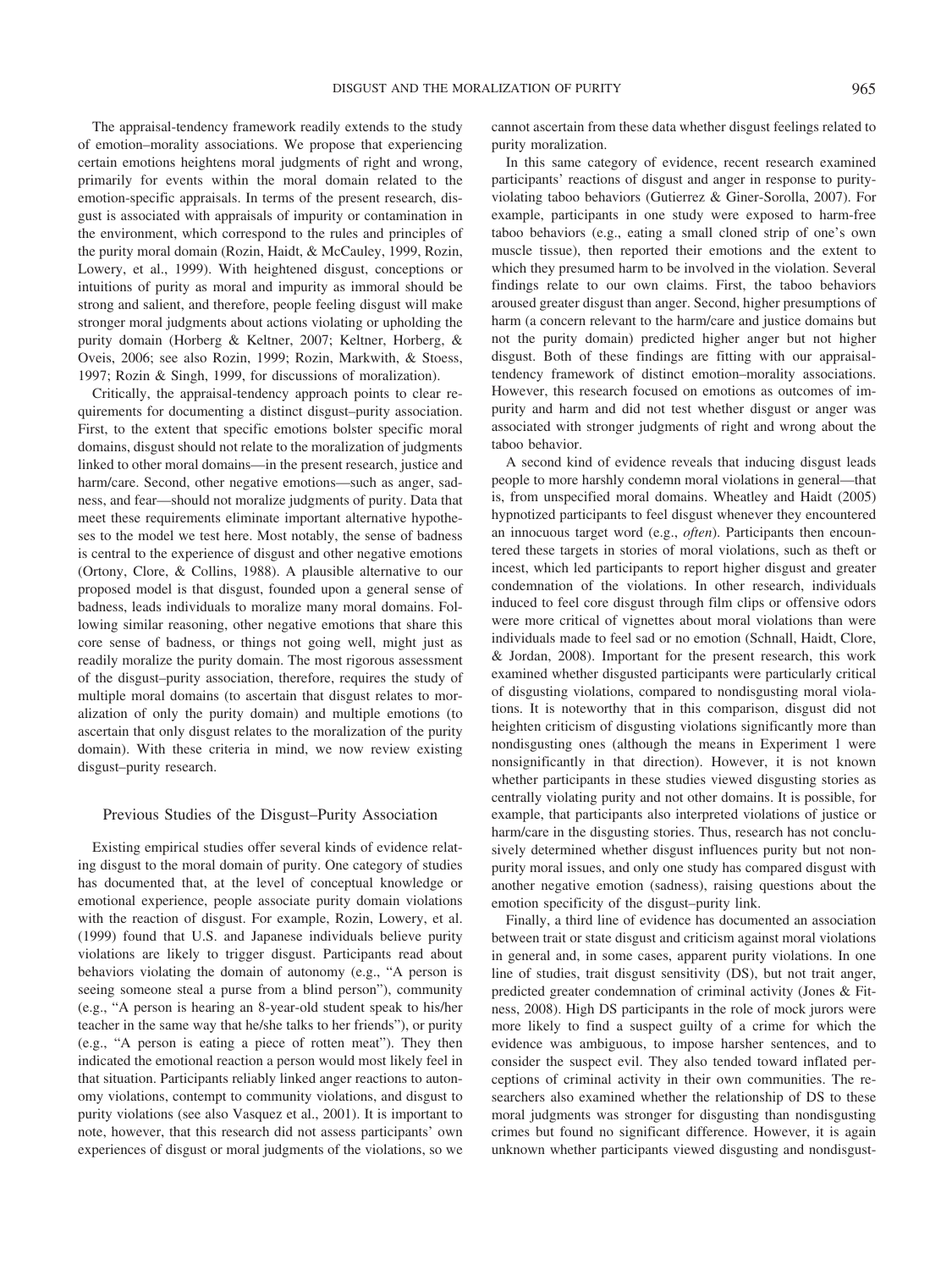ing violations as related to purity and nonpurity domains, respectively. Finally, consistent with our model, a recent study found that DS individuals reported more conservative attitudes, especially toward purity-relevant issues such as gay marriage (Inbar, Pizarro, & Bloom, 2009).

A study by Haidt and colleagues (1993) provided evidence that state disgust is associated with condemnation of purity violations. High- and low-socioeconomic (SES) individuals from Brazil and the United States read about purity violations such as having sex with a dead chicken. They then reported their affect and evaluations of the violations. Particularly for low-SES U.S. participants and for all Brazilians, there was high concordance between negative feelings (presumably disgust) and deeming the behaviors immoral.

Other research has found a positive correlation between disgust and moral criticism of deviant sexual behaviors (Haidt & Hersh, 2001). In interviews, college students were given descriptions of deviant sexual acts. Politically conservative participants were more critical of all sexual acts except incest than were liberal participants. They also more frequently invoked purity concerns to justify their moral evaluations. For both political groups, negative affect (presumably often disgust) in response to the sexual acts better predicted their condemnation of the acts than did political ideology, religion, or harm appraisals. Thus, disgust was related to greater disapproval of these purity-violating behaviors, even among these presumably high-SES U.S. participants.

Along these same lines, opposition to two purity-relevant behaviors—meat consumption and cigarette smoking— correlates positively with disgust toward those behaviors. In one study, participants who found meat disgusting were more likely to report avoiding meat for moral reasons than for health reasons (Rozin, 1997). In a second investigation, disgust toward cigarette smoking correlated with stronger beliefs that smoking is immoral and should be illegal (Rozin & Singh, 1999). Yet, because disgust was not manipulated in any of these studies, it is unknown whether disgust at meat consumption, smoking, sexually deviant acts, and the purity-violation vignettes caused harsher moral judgments or vice versa.

The evidence for disgust and the moralization of purity remains equivocal, and furthermore, the available evidence does not unambiguously document whether disgust moralizes the purity domain. No study has examined whether disgust moralizes purity issues but not issues from other moral domains, with the exception of Schnall et al. (2008), where the evidence was inconclusive. Nor has research shown that disgust, but not other negative emotions, moralizes purity. This kind of data is necessary to rule out alternative hypotheses that disgust moralizes other moral domains and that other negative emotions moralize purity judgments in the same way as disgust does. Additionally, no study has examined the link between disgust and judgments of behaviors that uphold a moral domain, what we call *moral virtues*. Evidence that disgust pertains to the moralization of purity virtues is critical because it would suggest that the disgust–purity association is not limited to valence-congruent judgments and would help refute the claim that negative valence drives the disgust–purity association.

# The Present Research

We examined, on the basis of an appraisal-tendency framework, disgust and the moralization of purity across three types of emotion–judgment relationships: the effects of integral emotion, incidental emotion, and individual differences in trait emotion. With *integral emotion* effects, the emotion elicited by a particular event influences judgments made about that same event. For example, anger toward criminal activity predicts harsher punishment for that crime, whereas sympathy triggered by the same criminal acts predicts more lenient punishment (S. Graham, Weiner, & Zucker, 1997). *Incidental emotion* effects describe when emotion elicited by one event shapes later judgments of issues unrelated to the emotion-eliciting event (e.g., Lerner & Keltner, 2001; Schwarz & Clore, 1983; Tiedens & Linton, 2001). Finally, there are *individual differences in trait emotion* effects, whereby trait levels of an emotion predict judgments. Highly fearful individuals, for example, perceive more risk in their environments (Lerner & Keltner, 2001).

Study 1 examined integral emotion effects by testing how disgust and anger elicited by violations from purity versus justice domains would differentially predict moral judgments about those violations. Study 2 examined incidental emotion effects by inducing disgust and sadness and then examining the different effects of those emotions upon moral judgments of purity and harm/care made during a subsequent, ostensibly unrelated task. Finally, Study 3 investigated individual differences in trait emotion effects by testing the relationship of trait disgust, anger, and fear to moral judgments of purity and justice. Across these studies, we tested the hypothesis that disgust will relate to stronger moral judgments of violations and virtues within the purity domain. We further predicted that, supporting the proposed specificity of these effects, disgust will not relate to stronger judgments of violations and virtues within the moral domains of justice or harm/care and that other negative emotions (anger, sadness, fear) will not be associated with moral judgments of purity violations and purity virtues.

In all studies, we controlled for three variables known to relate to disgust or moral judgments: SES, political conservatism, and gender (Haidt & Hersh, 2001; Haidt et al., 1993; Haidt, McCauley, & Rozin, 1994). This allowed us to ascertain whether disgust relates to the moralization of the purity domain independent of these identity-related sources of moral judgment.<sup>1</sup> Moreover, these data allowed us to systematically examine the relationship between SES and moral judgment. Scattered findings have suggested that individuals of higher SES backgrounds conceptualize morality in more narrow terms, prioritizing harm, and justice while relegating issues of purity to matters of convention or personal preference (e.g., Haidt et al., 1993). Individuals of lower SES backgrounds, by contrast, appear to incorporate purity concerns into their moral codes alongside harm and justice (Haidt et al., 1993; Keltner, Van Kleef, Chen, & Kraus, 2008). We expected SES, on the basis of these findings, to negatively predict purity judgments but to be unrelated to judgments within the justice or harm/care domains.

# Study 1: Integral Disgust and Anger Uniquely Predict Purity and Justice Judgments, Respectively

Haidt and colleagues (1993) demonstrated that harmless but offensive stories about apparent purity violations elicited negative

<sup>&</sup>lt;sup>1</sup> Patterns of results do not change when analyses are conducted without covariates.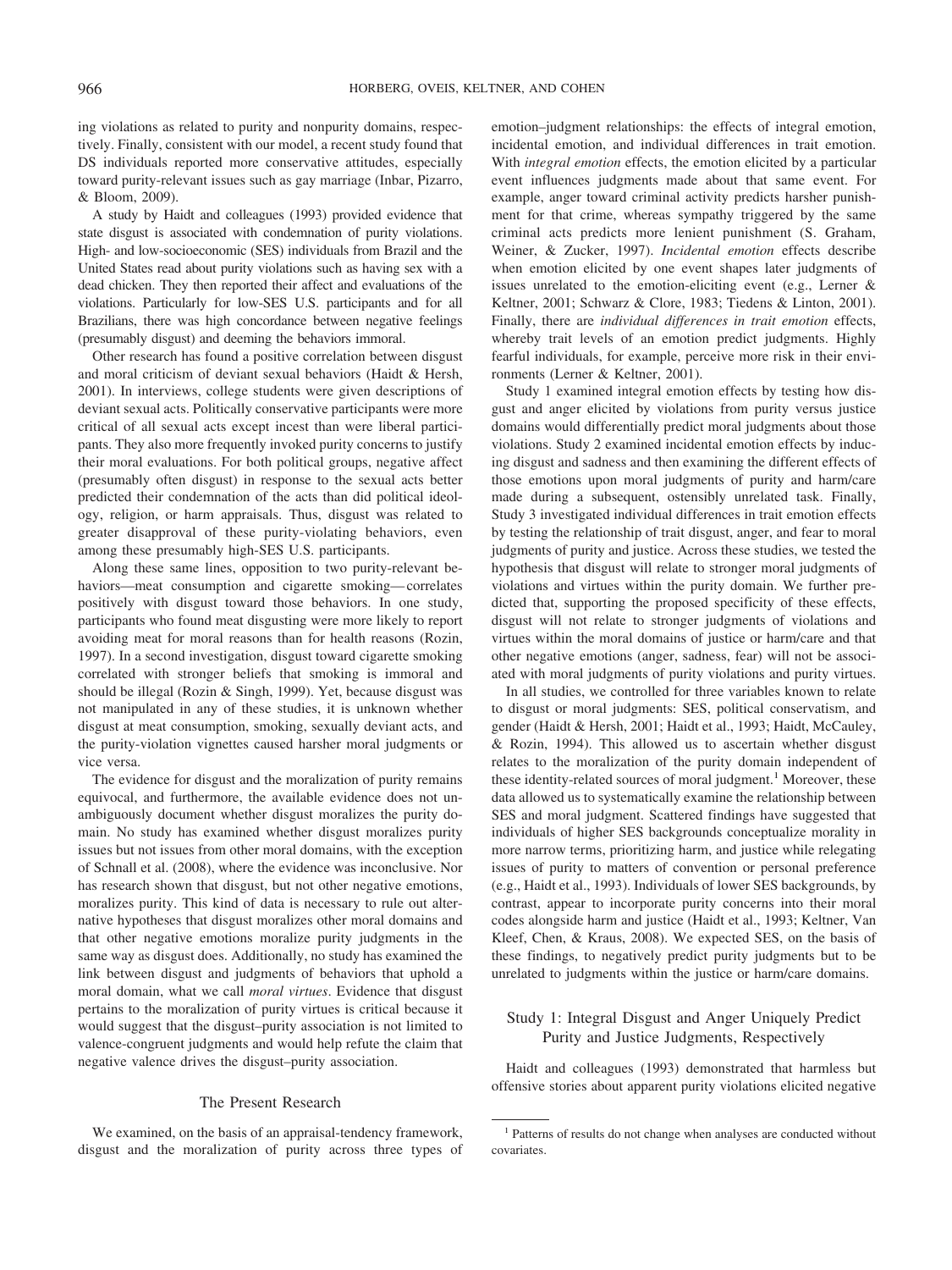addition to assessing disgust and judgments about purity violations. Anger—with its constituent moral appraisals of rights, fairness, and autonomy—should relate to matters of justice but not purity (Jones & Fitness, 2008; Rozin et al., 1997). Thus, we predicted that feelings of disgust, but not anger, would predict condemnation of purity violations, whereas feelings of anger, but not disgust, would predict condemnation of justice violations.

### *Method*

### *Participants and Procedure*

Ninety-six undergraduates (30 male, 60 female, 6 unreported; 51% East or South Asian, 22% European American, 5% Latino, and 22% other ethnicities) at a large U.S. public university completed a questionnaire packet as part of a class demonstration.

This packet contained two purity-violation vignettes and two justice-violation vignettes. After reading each vignette, participants rated the extent to which they condemned the violations and then the extent to which the violations had aroused feelings of disgust and anger. For all participants, the vignettes appeared in identical order, starting with the two purity vignettes. Participants provided demographic information at the end of the packet.

### *Materials*

*Purity and justice vignettes.* The four vignettes are reproduced in Appendix A, in the order that all participants read them. The purity-violation vignettes were identical to two used by Haidt et al. (1993). The justice-violation vignettes were constructed to represent mild, intentional breaches of others' rights, a core concern of the justice domain (Rozin, Lowery, et al., 1999; Vasquez et al., 2001).

*Moral judgment ratings.* Similar to Haidt et al. (1993), participants rated "How wrong is the behavior in this scenario?" on a 7-point scale ranging from 0 (*Not at all wrong*) to 6 (*Very wrong*). Judgments of the two purity violations were averaged, as were the judgments of the two justice violations.

*Emotion composites.* Participants rated the extent to which the violations made them feel disgust- and anger-relevant emotions on 7-point scales ranging from 0 (*Not at all*) to 6 (*A great deal*). Three emotion terms—"grossed out," "disgusted" and "queasy, sick to my stomach"—were averaged to form a disgust score ( $\alpha = .85$ ). Three emotions terms—"angry," "mad," and "furious"—were averaged to form an anger score ( $\alpha = .89$ ).

*Demographics.* Participants reported their gender and ethnicity and then rated their political conservatism on a 5-point scale ranging from 1 (*Extremely liberal*) to 5 (*Extremely conservative*;  $M = 2.46$ ,  $SD = 0.88$ ). Finally, SES was measured by asking participants to select the social class of the family they grew up in from the following: lower class, lower middle class, middle class, upper middle class, or upper class (median  $=$  middle class). There were no significant relationships between any of the demographic variables.

# *Results*

# *Descriptive Statistics*

Overall, participants were moderately critical of the four violations. A paired-samples *t* test showed that the purity violations were judged to be more "wrong"  $(M = 4.72, SD = 1.50)$  than the justice violations were  $(M = 4.12, SD = 1.27), t(95) = 3.74, p <$ .001.

We first examined how gender, political conservatism, and SES related to moral judgment and emotion. In two separate regressions, we simultaneously regressed judgment of the purity violations, then judgment of the justice violations, onto gender  $(1 =$ Female,  $-1$  = Male) and standardized scores of political conservatism and SES. Women were more critical than men were of the justice violations ( $\beta = .27$ ),  $t(87) = 3.42$ ,  $p < .05$ , but not the purity violations  $(t < 1)$ . Political conservatism was associated with greater criticism of the purity violations ( $\beta = .31$ ),  $t(87) =$ 3.42,  $p < .01$ , but not the justice violations ( $t < 1$ ). The association between SES and moral judgment of the purity violations was negative as predicted, although it did not reach significance ( $\beta$  =  $(-.13)$ ,  $t(87) = 1.29$ ,  $p = .20$ . SES was unrelated to the justice violations ( $ts < 1$ ). A set of similar regression analyses showed that SES did not predict disgust or anger toward the purity or justice violations ( $p_s > .20$ ).

### *Emotion and Moral Judgment*

In examining links between emotions and moral judgments, we first tested whether participants reported greater disgust than anger toward the purity violations but greater anger than disgust toward justice violations (e.g., Rozin, Lowery, et al., 1999). Pairedsamples *t* tests confirmed that participants reported significantly more disgust ( $M = 3.85$ ,  $SD = 1.48$ ) than anger ( $M = 1.13$ ,  $SD =$ 1.40) in response to the purity violations,  $t(95) = 18.18$ ,  $p < .001$ . Participants reported more anger  $(M = 2.29, SD = 1.34)$  than disgust ( $M = 0.40$ ,  $SD = 0.79$ ) in response to the justice violations,  $t(95) = 16.48$ ,  $p < .001$ .

To test our moralization predictions, we separately regressed moral judgments of the purity and justice violations simultaneously onto the (standardized) predictor variables of disgust and anger toward the relevant vignette. Gender, political conservatism, and SES were also standardized and entered into the regression to control for their effects on variables. As predicted, disgust toward the purity violations predicted harsher moral judgments of purity violations ( $\beta = .52$ ),  $t(87) = 4.84$ ,  $p < .001$ . Anger toward purity violations, by contrast, did not ( $\beta = -.02$ ),  $t(87) = 0.14$ , *ns*. Also as expected, anger felt toward the justice violations predicted harsher moral judgment of the justice violations ( $\beta = .42$ ),  $t(87) =$ 3.42,  $p < .01$ , but disgust toward the justice violations did not  $(\beta = -.06), t(87) = 0.48, ns.$ 

# *Discussion*

In Study 1, integral disgust but not integral anger predicted harsher moral judgments of the purity violations, whereas integral anger but not integral disgust predicted harsher judgments of the justice violations. These are among the first findings to document that disgust predicts criticism of purity violations but not violations in other moral domains and that disgust— but not another negative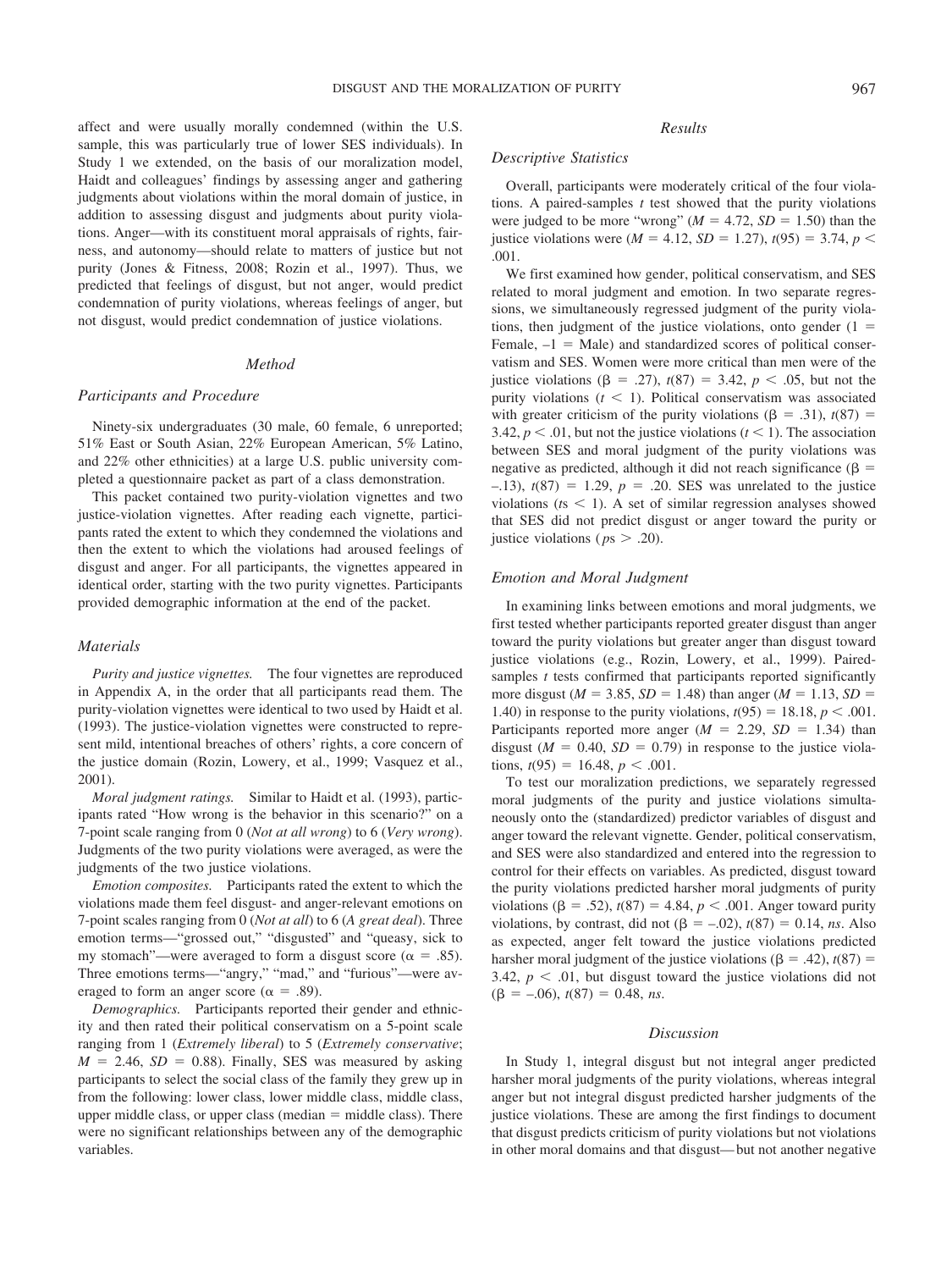emotion, anger—is associated with the moralization of purity. As anticipated by our appraisal-tendency framework, anger related to harsher criticism of justice violations but not purity violations. Finally, there was a suggestive, though nonsignificant, trend for people of lower SES backgrounds to more harshly judge purity violations but not justice violations. The lack of statistical significance for this predicted pattern warrants firmer evidence, however. We return to explore this relationship in the other studies. Lower SES did not predict disgust or anger toward the violations, suggesting that there were no class-based differences in the emotional impact of moral violations.

# Study 2: Incidental Disgust and Sadness and the Moralization of Purity

Study 2 extends the results of Study 1 in several ways. To ascertain whether disgust has a causal influence upon purity moralization, participants were induced to feel either disgust or sadness. Sadness and disgust share a negative valence, but sadness is not associated with appraisals of contamination or impurity. Rather, sadness involves appraisals of irrevocable loss (Lazarus, 1991). Additionally, we again sought to document specificity effects, this time in comparison with the harm/care domain. Although harm and care are moral concerns across cultures (Haidt, 2007; Miller, Bersoff, & Harwood, 1990; Turiel, Killen, & Helwig, 1987), they do not correspond to appraisals of disgust.

Finally, we examined whether disgust moralizes virtuous behaviors within the purity domain in addition to moral violations. Perceptions of virtue are understudied in morality research, and research has focused more on reactions to wrongdoing than on reactions to good deeds. Within the growing literature on disgust and moral judgment, little is known about the relationship of disgust to judgments of moral goodness. Our appraisal-based framework suggests that the negative emotion of disgust will even impact positive moral judgments, specifically when judgment stimuli pertain to the purity domain.

Study 2 adopted a paradigm from Schnall et al. (2008) in which participants were experimentally induced to feel disgust or sadness by watching brief emotionally evocative film clips just prior to making moral judgments about disgusting and nondisgusting moral violations. We induced disgust and sadness in the same way but modified the outcome measures to examine judgments of moral violations and virtues from the purity and harm/care domains. We predicted that participants induced to feel disgust would condemn purity violations and approve of purity virtues more than would participants induced to feel sadness (conceptually replicating the central result of Study 1). We did not expect disgust to influence harm/care violations and virtues judgments, since the appraisals of disgust are unrelated to the harm/care moral domain.

### *Method*

### *Participants and Procedure*

One hundred twenty-two undergraduates (91 female, 31 male; 51% East or South Asian, 25% European American, 6% Latino, and 18% other ethnicities) at a large U.S. public university completed the experiment alone in a small laboratory room or in a cubicle within a larger room in exchange for psychology course credit.

Upon arriving at the study, participants were told that the experiment was concerned with personality and how people process visual and auditory information. Participants were randomly assigned to view either a disgust-inducing film clip (disgust condition) or a sadness-inducing film clip (sadness condition). They were not forewarned about the emotional nature of the clip and were asked to simply watch the clip, which would last approximately three minutes. Before starting the clip and leaving the room, the experimenter placed a questionnaire packet face-down on the table and instructed the participant to turn over and complete the packet once the clip ended. The packet was described as containing personality scales and questions about participants' experience when viewing the clip. It contained the following, in this order: (a) the moral judgment task, (b) an assessment of emotional responses during the clip, and (c) demographic items. We concealed the purpose of the study by including several filler scales throughout the packet, and the packet cover sheet stated that the various scales had been shuffled to appear in a random order. After completing the questionnaire packet, participants were probed for awareness of the hypotheses, thanked, and excused. No participants discerned the research hypotheses.

Nine participants (6 disgust, 3 sadness) were dropped from analyses due to procedural errors (e.g., interruptions during the film clip). The remaining sample contained 59 participants in the disgust condition and 63 participants in the sadness condition.

# *Materials*

*Emotion induction.* In the disgust condition, participants watched a scene from the 1996 film *Trainspotting*, in which the lead character plunges his hand into a toilet covered in feces. In the sadness condition, participants watched a scene from the 1979 film *The Champ,* in which a young boy witnesses his father's death. Neither clip contained references to morality or immorality. Participants watched the clips on Dell computers.

*Moral judgment task.* Drawing upon research regarding people's descriptions of rules within the purity domain (Vasquez et al., 2001), we created a series of purity-relevant behaviors (see Appendix B). In this previous research, participants were given a general definition of *purity* and were asked to generate specific rules of conduct related to purity. Participants' rules tended to describe bodily health and cleanliness, meticulousness of one's personal possessions and surroundings, sexual purity, avoidance of intoxicants, and purity of the mind. We modeled four mild purity-violation items and four mild purity virtue items after these results. In addition, three harm/care violations were constructed to depict mild levels of harm, and three harm/care virtues were constructed to depict mild levels of caring or helping behavior.<sup>2</sup>

Data from a separate sample of participants ( $N = 27$ ; 14 male, 13 female) confirmed that purity items fitted the purity domain and

<sup>2</sup> For two reasons, we aimed to develop somewhat mild, rather than strong, violation and virtue behavioral items for Study 2 and Study 3. First, mild items are less likely to unintentionally elicit emotions. Second, mild items are likely to yield greater variability in moral judgment ratings, which is necessary to detect a relationship between emotion and moral judgment.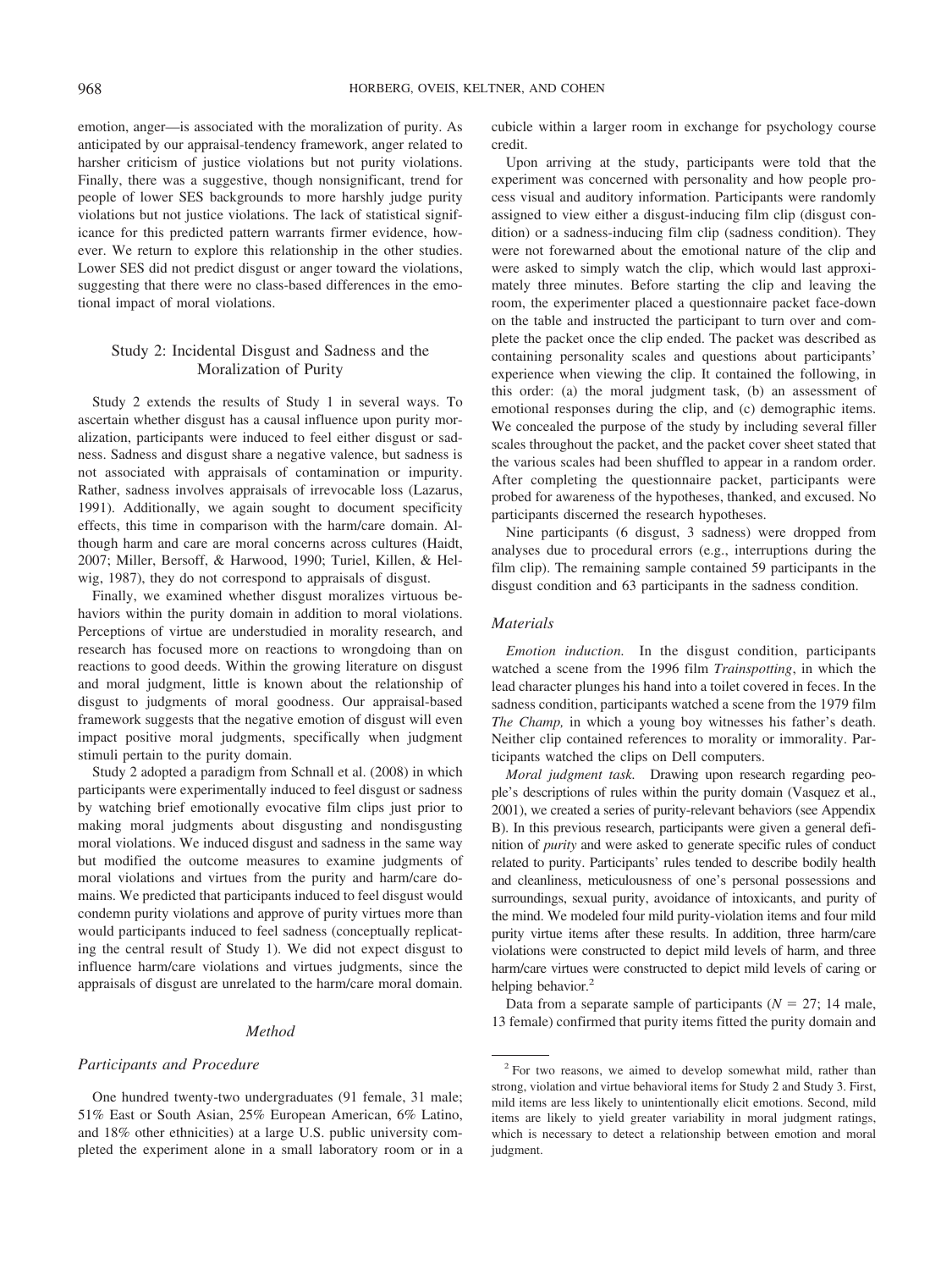that the harm/care items fitted the harm/care domain. These participants read brief definitions of *purity, impurity, caring,* and *harm*. On 7-point scales ranging from 1 (*Not at all*) to 7 (*Highly*), they then rated how well each violation fit the *impurity* and *harm* definitions and how well each virtue fit the purity and caring domains. All violations were perceived as fitting the intended domain significantly better than the other domain (one effect was marginally significant in the expected direction). Six out of seven virtues were perceived as significantly better fitting the intended domain (one effect showed no significant difference).

The moral judgment task contained all 14 violations and virtues. In this task, participants in the main study made two ratings of each moral violation. First they rated "how bad (in the sense of being immoral or wrong)" they perceived the behavior to be on a 7-point scale ranging from 1 (*Not at all bad*) to 7 (*Extremely bad*). Next they rated the extent to which they would punish the behavior on a 7-point scale ranging from 1 (*Do not punish*) to 7 (*Punish* severely). Ratings of the purity violations were averaged ( $\alpha = .79$ ), as were ratings of the harm/care violations ( $\alpha = .81$ ).

For each moral virtue, participants first rated "how good (in the sense of being moral or righteous)" they perceived the behavior to be on a 7-point scale ranging from 1 (*Not at all good*) to 7 (*Extremely good*) and then rated the extent to which they would reward the behavior on a 7-point scale ranging from 1 (*Do not reward*) to 7 (*Reward highly*). Ratings of the purity virtues were averaged ( $\alpha = .82$ ), as were ratings of the harm/care virtues  $(\alpha = .75)$ .

*Emotional responses during film clips.* Following the moral judgment task, participants rated the extent to which they experienced three disgust-relevant emotion terms ("grossed out," "disgusted," "queasy/sick to your stomach";  $\alpha = .95$ ) and three sadness-relevant emotion terms ("sadness," "pain," "soft-hearted";  $\alpha$  = .82) on 7-point scales ranging from 1 (*Not at all*) to 7 (*Very strongly*) while they watched the clips.

Three additional items ascertained whether participants' emotional responses to the film clips differed on either valence or intensity, which could confound analyses of emotion condition differences in moral judgment. Participants rated how positive their reaction was on a 7-point scale ranging from 1 (*Not at all positive*) to 7 (*Very positive*) and how negative their reaction was on a 7-point scale ranging from 1 (*Not at all negative*) to 7 (*Very negative*). Negative reaction was subtracted from the positive reaction to form a valence score. Participants also rated the intensity of their emotional reaction on a 7-point scale ranging from 1 (*Not at all intense*) to 7 (*Very intense*).

*Demographics.* Gender, political conservatism, and SES were measured with the same items as in Study 1. Mean political conservatism was 2.53 on a 5-point scale, and the median of the SES item was "middle class." There were no significant relationships between any of the demographics.

### *Results*

### *Preliminary Analyses*

As in Study 1, we examined the relationship between gender, political conservatism, SES, and moral judgment. To this end, the purity judgment and then harm/care judgment scores were separately regressed onto gender  $(1 =$  Female,  $-1 =$  Male) and the

standardized variables of political conservatism and SES. Gender did not relate to any of the violations or virtues  $(t<sub>s</sub> < 1)$ .

Political conservatism related positively to the moralization of purity violations ( $\beta = .18$ ),  $t(120) = 2.02$ ,  $p < .05$ , and was unrelated to all other judgments ( $t s < 1$ ). Lower SES individuals made stronger moral judgments of purity violations ( $\beta = -.18$ ),  $t(120) = 1.98$ ,  $p = .05$ , although this same trend was not significant for purity virtues ( $\beta = -.14$ ),  $t(120) = 1.51$ ,  $p = .14$ . As expected, SES was unrelated to judgments of harm/care violations and virtues ( $p_s$   $>$  .25). A similar set of regressions determined that SES did not significantly predict disgust or sadness during the film clip ( $ps > .05$ ).

# *Manipulation Check: Emotional Responses During the Film Clips*

We then analyzed whether the film clips elicited their intended emotions. Disgust participants felt significantly more disgust  $(M =$ 5.55,  $SD = 1.35$ ) than did sadness participants ( $M = 1.57$ ,  $SD =$ 0.80),  $F(1, 120) = 397.70, p < .001$ , who, as expected, reported more sadness ( $M = 4.57$ ,  $SD = 1.27$ ) than did disgust participants  $(M = 1.95, SD = 1.31), F(1, 120) = 138.86, p < .001$ . There were no condition differences in reported intensity of emotional response ( $p > .15$ ); however, disgust participants had a lower valence score ( $M = -2.56$ ,  $SD = 2.54$ ) than did sadness participants  $(M = -3.93, SD = 1.81), F(1, 120) = 11.72, p < .01.$ Therefore, we controlled for the valence score in all subsequent tests of emotion and moral judgment.

# *Effects of Induced Disgust and Sadness on Moral Judgments*

Our central hypothesis was that disgust participants would make stronger moral judgments about the purity behaviors than would sadness participants, whereas no differences would emerge for the harm/care behaviors. Figure 1 displays the mean purity and harm/ care violation and virtue judgments by condition. To examine moral judgments across conditions, we first conducted an omnibus 2 (condition: disgust vs. sadness)  $\times$  2 (domain: purity vs. harm/ care)  $\times$  2 (type: violation vs. virtue) analysis of covariance (ANCOVA), controlling for gender, political conservatism, SES, and valence. There was a significant main effect of condition: Consistent with prior research (Schnall et al., 2008; Wheatley & Haidt, 2005), disgust participants made stronger judgments overall than did sadness participants,  $F(1, 115) = 4.51$ ,  $p < .01$ . A significant main effect of domain showed that participants across conditions made stronger moral judgments about the harm/care behaviors than the purity behaviors,  $F(1, 115) = 7.41$ ,  $p < .01$ . This domain effect is consistent with claims that harm is a moral universal (e.g., Vasquez et al., 2001). As well, the main effect of judgment type established that participants praised moral virtues more than they criticized moral violations,  $F(1, 115) = 19.60, p <$ .001. Most importantly, the Condition  $\times$  Domain interaction was significant,  $F(1, 115) = 7.43$ ,  $p < .01$ ,  $\eta_p = .06$ , and as expected, the nonsignificant Condition  $\times$  Domain  $\times$  Type interaction ( $F$  < 1) supports that the Condition  $\times$  Domain effect did not differ for violations versus virtues. To break down the Condition  $\times$  Domain interaction and focus on our hypotheses, we tested the effect of emotion condition separately on purity violations, purity virtues,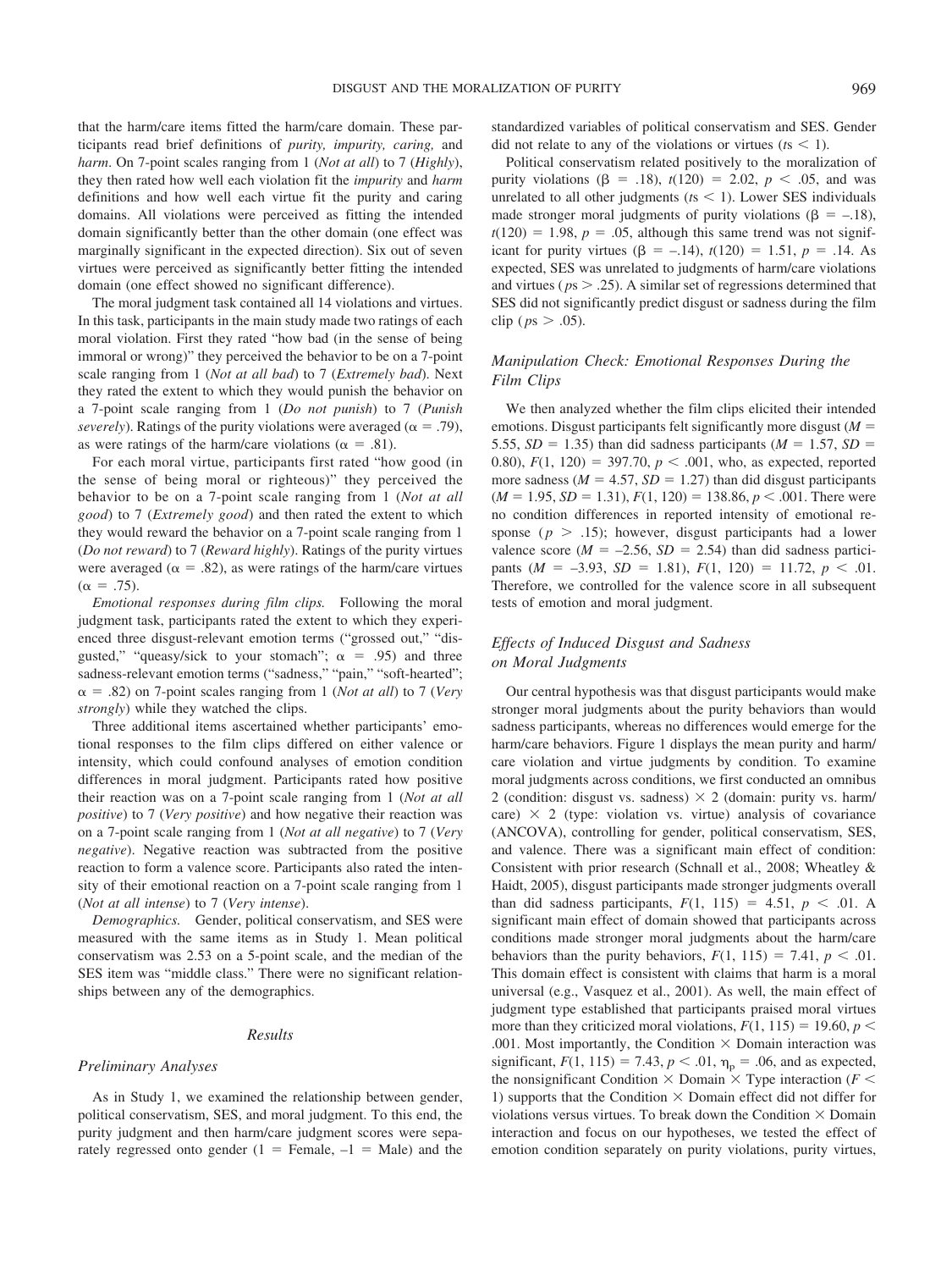

*Figure 1.* Emotion condition differences in violation and virtue judgments for the purity and harm/care domains (see Study 2).

harm/care violations, and harm/care virtues. To this end, we performed four separate one-way ANCOVAs, controlling again for gender, political conservatism, SES, and global valence. Disgust participants made significantly stronger judgments than did sadness participants for purity violations,  $F(1, 115) = 8.64$ ,  $p < .01$ ,  $n_p = .07$ , and for purity virtues,  $F(1, 115) = 5.87, p < .05, n_p =$ .05. As expected, there were no condition differences for either harm/care violations or harm/care virtues ( $p_s$   $> .25$ ).

### *Discussion*

The results of Study 2 offer causal evidence that disgust moralizes the purity domain. Overall, disgust-induced participants moralized purity behaviors more than did sadness-induced participants. Importantly, there was support for emotion and domain specificity: Disgust did not influence judgments about the harm/ care domain, and sadness did not moralize the purity domain. Moreover, the data establish that disgust moralizes judgments of purity virtues in addition to purity violations, suggesting that disgust's effect upon purity judgments is not simply due to valence (see Lerner & Keltner, 2001).

With respect to SES, lower SES predicted less permissiveness toward impure actions but not harmful actions. SES did not predict stronger emotional reactions, in this case, of disgust and sadness to the respective film clips. Replicating past research, these findings indicate that individuals of lower SES backgrounds attach greater moral significance to violating values of purity (Haidt et al., 1993) and not, we find, because of differences in emotion.

In our final study, we extend these findings to a third type of emotion–judgment relationship: individual differences in trait emotion. In this study, we simultaneously compare trait disgust with two other trait emotions—anger and fear—and we return to the comparison moral domain of justice.

# Study 3: Individual Differences in Emotional Traits and Moralization

Individual differences in emotion shape judgments in systematic ways, typically reflecting the same relationship to judgments as to experimentally induced emotion (Lerner & Keltner, 2001; Malatesta, 1990). Study 3 investigated whether trait disgust is uniquely associated with moralization of purity behaviors. For this study, we operationalized moral judgment in terms of a classic marker of morality: punishment and reward (Turiel et al., 1987). Specifically, individuals with high trait levels of disgust, but not trait anger or fear, were expected to punish purity violations more harshly and reward purity virtues more strongly. Trait disgust was not expected to relate to punishment of justice violations or reward of justice virtues.

## *Method*

### *Participants and Procedure*

Eighty-eight undergraduates (26 male, 62 female)<sup>3</sup> at a large U.S. public university participated for psychology course credit. Small groups of participants completed questionnaires in a large classroom. The questionnaire packet contained the moral judgment task, followed by assessments of trait disgust, trait anger, and trait fear and a section on demographics. To disguise the purpose of the research, we embedded filler scales among the tasks.

# *Materials*

*Moral judgment task.* Moral judgment stimuli appear in Appendix B. The purity items were identical to those used in Study 2. The justice items were derived from previous research on the content of the justice domain (Vasquez et al., 2001). In that research, participants were provided with a general definition of autonomy (akin to the justice domain), from which they generated specific domain-relevant rules of conduct. These rules concerned obstructing others' goals and upholding principles of equality, freedom of expression, fairness of treatment, and respect. We modeled four violations and three virtues on these results.

Data from a separate sample of participants ( $N = 30$ ; 11 male, 19 female) generally confirmed that purity items fitted the purity domain and that justice items fitted the justice domain. Participants read brief definitions of *purity, impurity, justice,* and *injustice*. On

<sup>3</sup> Ethnicity data were not collected in Study 3.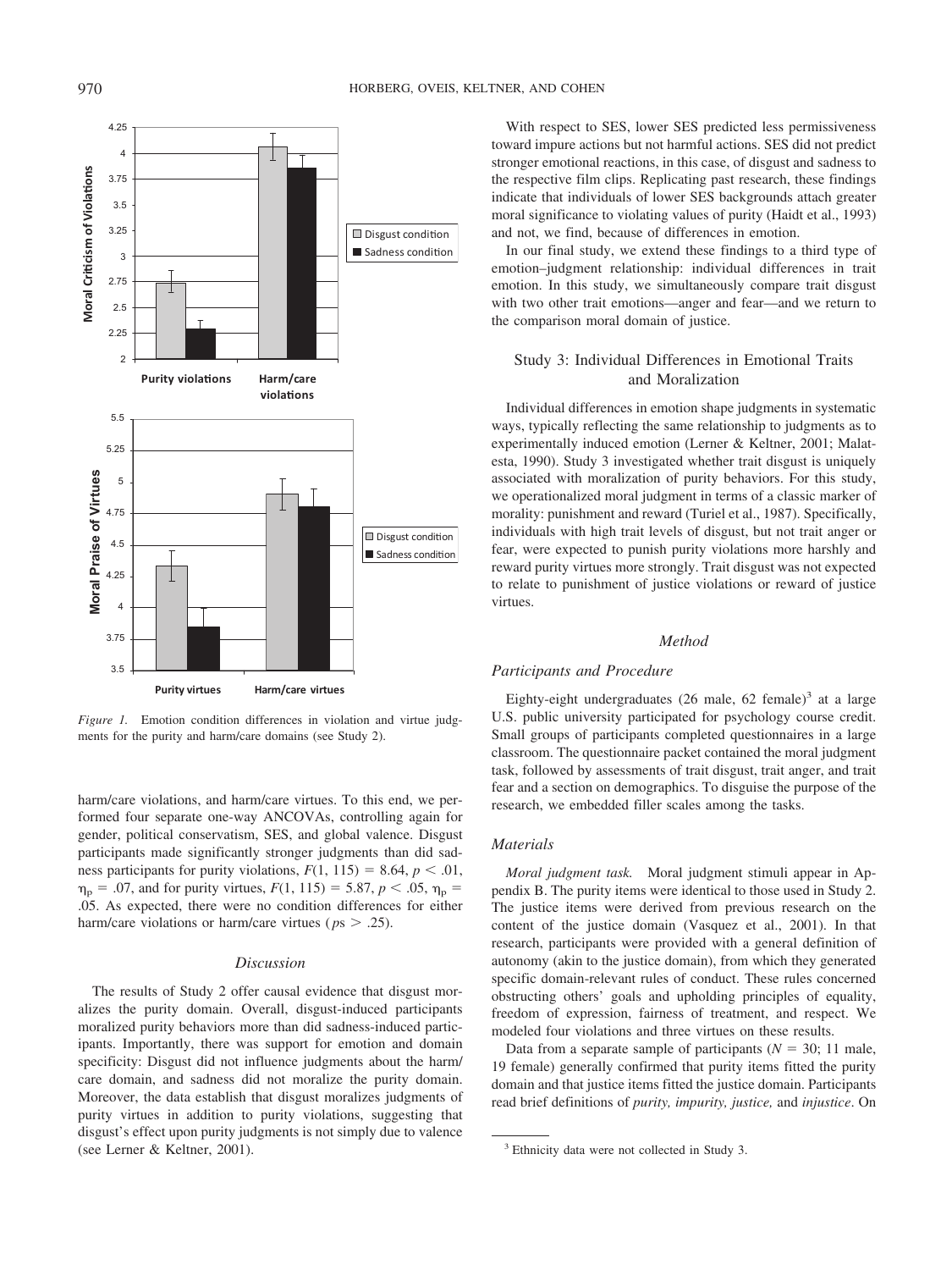7-point scales ranging from 1 (*Not at all*) to 7 (*Highly*), they then rated how well each violation fit impurity and injustice and how well each virtue fit purity and justice. Seven out of eight violations were perceived as significantly better fitting the intended domain than the other domain. Six out of seven virtues were perceived as significantly better fitting the intended domain.

The moral judgment task included all 15 purity and justice items. In this task, participants rated the extent to which they would punish each of the moral violations on a 7-point scale ranging from 1 (*Do not punish*) to 7 (*Punish severely*) and the extent to which they would reward each of the moral virtues on a 7-point scale ranging from 1 (*Do not reward*) to 7 (*Reward highly*). Related items were averaged to form the moral judgment composites. Cronbach's alpha was .53 for purity violations, .66 for purity virtues, .69 for justice violations, and .65 for justice virtues.

*Assessments of trait disgust, anger, and fear.* Trait emotion assessments of anger and fear were used in previous related research (Lerner & Keltner, 2001), and neither assessment contains explicit references to moral concerns. The 10-item Trait Anger Scale (Spielberger, 1996) measures how often participants display anger on a 4-point scale ranging from 1 (*Almost never*) to 4 (*Almost always*). Cronbach's alpha for this scale was .87. As was done in previous research (Lerner & Keltner, 2001), we assessed trait fear with Spielberger's (1983) 20-item Trait Anxiety Scale. It assesses how frequently participants experience fear and anxiety on a 4-point scale ranging from 1 (*Almost never*) to 4 (*Almost always*). Cronbach's alpha for this scale was .93. For trait disgust, we sought a scale that would also measure how frequently participants experience disgust, without mention of morality or purity. We constructed a brief scale by adapting emotion frequency assessments from prior emotion research (e.g., Roesch, 1998). Participants were instructed to rate how frequently in their daily life they feel "grossed out," "disgusted," and "repulsed" on a 5-point scale ranging from 1 (*Very infrequently*) to 5 (*Very frequently*;  $\alpha$  = .84). Trait disgust correlated positively with trait anger,  $r(88)$  = .45,  $p < .001$ , and trait fear,  $r(88) = .34$ ,  $p < .01$ . Trait anger correlated positively with trait fear,  $r(88) = .52$ ,  $p < .001$ .

*Demographics.* Participants reported their gender and rated their political conservatism on the same 5-point scale as in the first two studies  $(M = 2.29, SD = 0.72)$  and answered three questions pertaining to their SES. The first two items inquired about the highest level of education attained by the participants' mother  $\text{ (mode = "College degree or higher")}$  and father  $\text{(mode = "Col-}$ lege degree or higher"), and the third asked participants to estimate their family's annual household income by selecting the appropriate bracket from a list (median  $=$  "\$75,000 – \$100,000"). These three SES items were standardized and averaged to form an SES index (Kraus & Keltner, 2009). Cronbach's alpha for the SES items was .75. There was one significant relationship between demographic items: Men reported higher levels of political conservatism ( $M = 2.53$ ) than did women ( $M = 2.19$ ),  $t(85) = 1.08$ ,  $p < .05$ .

#### *Results*

### *Preliminary Analyses*

On average, participants reported moderately low trait levels of disgust ( $M = 1.73$ ,  $SD = 0.69$ ), anger ( $M = 1.92$ ,  $SD = 0.56$ ), and

fear  $(M = 2.08, SD = 0.54)$ . Moral judgments of the justice violations ( $M = 2.53$ ,  $SD = 0.96$ ) were significantly stronger than were judgments of the purity violations ( $M = 2.05$ ,  $SD = 0.87$ ),  $t(1, 86) = 5.44$ ,  $p < .001$ . Judgments of the justice virtues ( $M =$ 3.62,  $SD = 1.55$ ) were significantly stronger than were judgments of the purity virtues ( $M = 2.97$ ,  $SD = 1.37$ ),  $t(1, 86) = 5.33$ ,  $p <$ .001. These findings are consistent with claims that justice is more central than purity to morality in the United States (Shweder et al., 1997).

To examine the relationships between moral judgment and the demographic variables, we regressed the four moral judgment scores onto gender  $(1 =$  Female,  $-1 =$  Male), political conservatism, and SES. The sole gender difference to emerge was that women judged justice virtues more positively than did men ( $\beta$  = .35),  $t(84) = 3.28$ ,  $p < .01$ . Political conservatism did not predict any judgments in this study. As in Study 2, lower SES participants judged purity violations more negatively  $(\beta = -.22)$ ,  $t(84) = 2.05$ ,  $p < .05$ , but that same tendency was not statistically significant for purity virtues ( $\beta = -0.08$ ,  $t < 1$ ). As expected, SES was unrelated to judgments of justice violations or virtues ( $p_s > .25$ ). Finally, a similar set of regressions determined that SES did not relate to trait disgust, trait anger, or trait fear (all  $t_s < 1$ ).

# *Relationship of Trait Emotions to Moral Judgment*

To test our central hypotheses, we ran several simultaneous regressions with trait anger, trait fear, and trait disgust entered as predictors of the moral judgment composites. We also entered SES, political conservatism, and gender to control for their effects. Predictors and covariates were standardized.

First we examined judgments of the purity domain and found that trait disgust was significantly associated with greater punishment of purity violations ( $\beta = .40$ ),  $t(78) = 3.49$ ,  $p < .01$ , and greater reward of purity virtues ( $\beta = .23$ ),  $t(78) = 1.87$ ,  $p = .06$ , whereas trait anger and trait fear were not  $(ts < 1)$ . Next we examined the justice domain and found no significant associations between trait emotion and justice violations or virtues (all *p*s .10).

# *Discussion*

Study 3, involving individual differences in trait emotion, once again illustrated the distinct association between disgust and amplified moral judgments of purity. In a conceptual replication of Study 2 results, individuals higher in trait disgust reported a stronger inclination to punish impure behaviors and to reward pure behaviors.

In support of our domain specificity prediction, trait disgust did not relate to judgments in the justice domain, and in support of our emotion specificity prediction, trait anger and trait fear were not associated with purity judgments. That fear did not relate to stronger judgments of purity suggests that heightened purity judgments were not simply due to avoidance action tendencies, which characterize both fear and disgust (Davidson, Ekman, Saron, Senulis, & Friesen, 1990). That the moral emotion of anger did not predict stronger judgments of purity suggests that purity moralization is not a correlate of all moral emotions.

One might have expected a positive association between anger and moral judgments of justice behaviors, replicating the relation-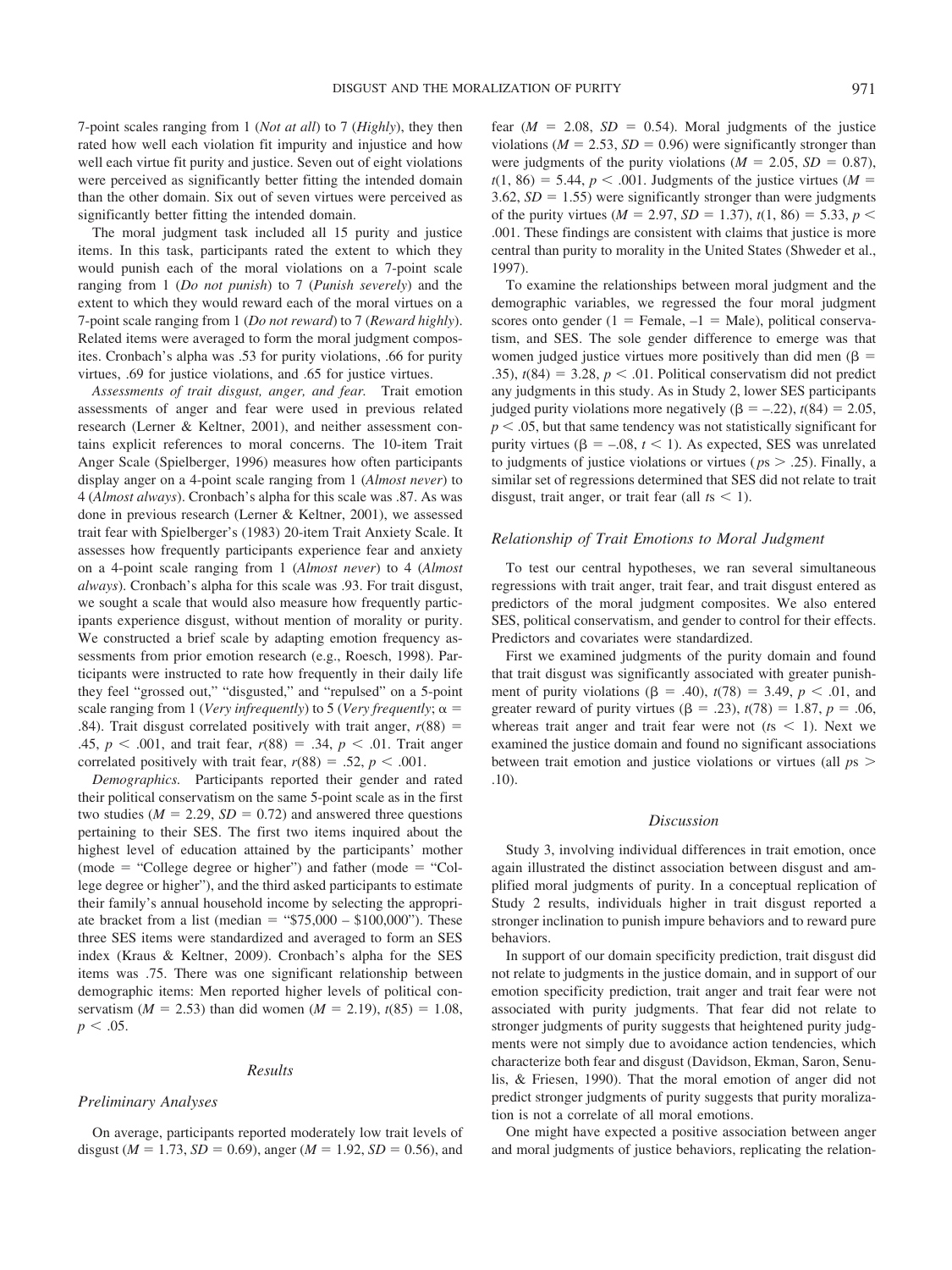ship observed in Study 1. We suggest the lack of association may be due to the justice items' already being highly moralized, as is common in the United States (Shweder et al., 1997; Vasquez et al., 2001). Indeed, mean levels of justice moral judgments in this study were significantly higher than those of purity. People's moral judgments of justice in this study may have been less susceptible to differences in trait emotion for this reason.

Finally, we found once again that lower SES predicted stronger judgments of purity violations, although the effect for purity virtues was not significant. As expected, lower SES did not predict judgments in the justice domain. In a conceptual replication of results from Studies 1 and 2, SES was not related to trait disgust, anger, or fear.

### Meta-Analysis of the SES Effects Across Studies

Across studies, we found that lower SES, with a few exceptions, tended to relate to stronger purity, but not nonpurity, judgments. To explore the reliability of these effects, we conducted a metaanalysis across the studies on moral judgments. Purity violations in all three studies, and purity virtues in Studies 1 and 2, were converted to *z* scores. Justice and harm/care were jointly treated as the nonpurity comparison domain, and judgments were likewise converted to *z* scores. These scores were separately regressed onto standardized SES, with standardized political conservatism and gender entered simultaneously as controls. Analyses revealed that lower SES individuals made significantly more negative judgments about purity violations ( $\beta = -.17$ ),  $t(290) = 3.07, p < .01$ , and marginally more positive judgments of purity virtues ( $\beta$  =  $-12$ ,  $t(202) = 0.83$ ,  $p = 08$ . By contrast, SES did not relate to nonpurity violations or virtues ( $t s < 1$ ). Figure 2 displays these patterns.

Results of each study had indicated that SES was unrelated to disgust. To perform the meta-analysis of this effect, we regressed SES onto standardized disgust scores (integral, incidental, or trait) while simultaneously controlling for gender and political conservatism. Once again, results of the meta-analysis revealed no relationship between SES and disgust ( $\beta = .05$ ,  $t < .01$ ), suggesting that disgust cannot explain the association of SES to purity moralization.

# General Discussion

Recent theorizing about moral judgment posits purity as an evolved psychological foundation guiding judgments of right and wrong (Haidt, 2007; Haidt & Joseph, 2004), with disgust as its emotional accompaniment. Previous studies have offered three types of evidence concerning this disgust–purity association: People associate disgust reactions with purity violations; disgust feelings amplify criticism of violations from nonspecified moral domains; and disgust correlates with negative attitudes toward putative purity violations, such as smoking or meat eating. Almost no research has systemically examined the effects of disgust on other moral domains or the effects of other emotions on purity two central aims of the present research.

The three studies reported here yield strong evidence of the disgust–purity association and for the first time show that disgust is uniquely associated with moralization of the purity domain. Three studies, relying upon different methodologies, found that the



*Figure 2.* Relationship of socioeconomic status to moral judgments of purity and nonpurity (see Studies 1–3).

experience of disgust related to, or caused, higher moral evaluations of purity behaviors. In Study 1—a study of the influence of integral disgust upon moral judgment—feeling disgusted, but not angered, by purity violations predicted greater condemnation of those acts. As expected from our appraisal-tendency approach, being angered, but not disgusted, by justice violations related to condemnation of those unjust acts. In Study 2—a study of incidental disgust—people induced to feel disgust from viewing an individual plunge his hand into a feces-covered toilet were subsequently more likely to moralize violations and virtues related to purity, but not harm/care, than were people induced to feel sad. Finally, in Study 3—a study of trait emotion—people who frequently experience disgust evaluated purity, but not justice, violations as especially worthy of punishment; they also evaluated purity, but not justice, virtues as especially worthy of reward.

Several findings across all three studies highlight the specificity of the disgust–purity association. This is important, given that past research on disgust and moral judgment has either not tested or not found this specificity (e.g., Schnall et al., 2008; Wheatley & Haidt, 2005). Disgust was associated with judgments of pure and impure behaviors but not with judgments of just or unjust (Studies 1 and 3) or harmful or caregiving (Study 2) behaviors. Disgust is therefore uniquely associated with the moralization of purity concerns and not of concerns in the realms of justice or harm/care. Just as important is the pattern of results showing that purity judgments were related to only disgust. Anger (Studies 1 and 3), sadness (Study 2), and fear (Study 3) were all unrelated to moral judgments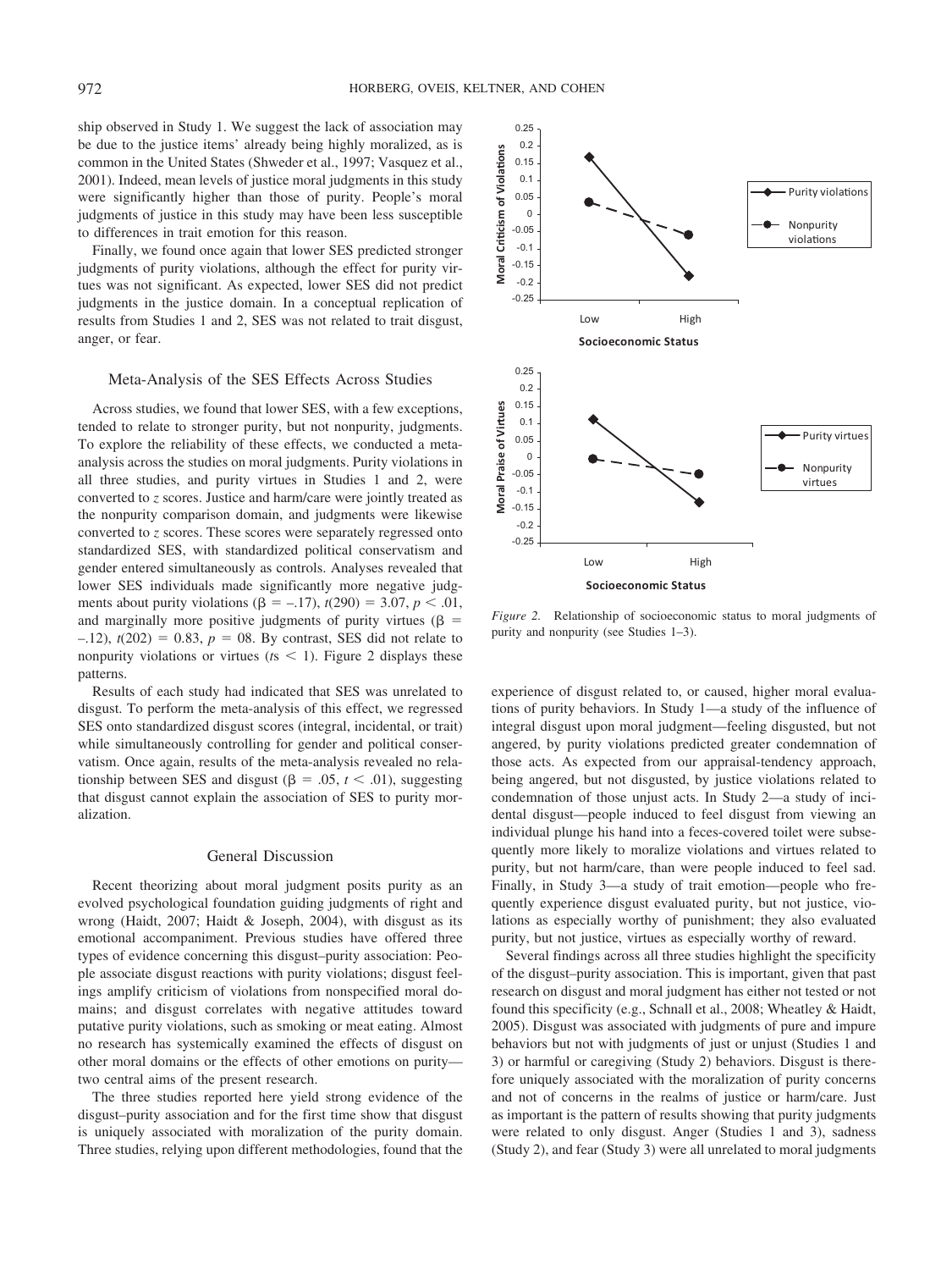of purity. We cast this pattern of results within an appraisaltendency framework, which presupposes that perceptions of impurity and contamination are core appraisals underlying the momentary and dispositional experience of disgust. During disgust, this core appraisal heightens the importance of purity values when judging morally relevant issues and actions, as evidenced by the condemning judgments of purity violations and praiseworthy judgments of purity virtues.

The data from the present studies disconfirm one alternative explanation: that the strong negative valence underlying disgust accounts for our purity moralization findings. Such an account would hold that people feeling disgust simply feel bad about anything impure— or more generally, anything immoral—and reflect this negativity in harsher moral judgments. This valencebased explanation, however, cannot explain the findings from Studies 2 and 3, in which disgust heightened moral praise of purity virtues. These virtue results imply that disgust relates to the moralization of the purity domain not through valence processes, which would have yielded effects on solely purity violations, but rather through a heightened belief in the importance of upholding moral values of purity. These are among the first data to portray the role of disgust in perceptions of moral goodness, and in addition to being an interesting pursuit in their own right, they bolster our broader thesis of purity moralization. Moreover, a valence account would likewise have led to the predictions that disgust heightens condemnation of transgressions in other moral domains and that other negative emotions moralize impure acts two predictions that yielded no support in the present investigation.

Beyond demonstrating that disgust relates to the moralization of purity, this research advances a theory on how emotions, more generally, figure in moral judgments via appraisal-tendency processes. We expect other emotion–judgment relationships to show similar effects, where the appraisals of an emotion correspond to the content of a moral domain. Study 1 provided supporting evidence of this by showing that anger uniquely predicted harsher moral judgments of injustice. We anticipate that future research will find unique links between, for example, anger and justice, contempt and respect for the social hierarchy (Rozin, Lowery, et al., 1999), and compassion and harm toward vulnerable others (Oveis et al., in press).

The present findings are limited by two design features of our studies. The first limitation pertains to the measurement of disgust. It is possible that our measures or induction of disgust could have activated associated moral purity concepts. This explicit conceptual knowledge, instead of emotion-based appraisal processes, could have contributed to the moralization of purity violations and virtues. However, we took great care not to prime explicit moral concepts during the induction and measurement of disgust. Integral (Study 1) and trait (Study 3) disgust were measured with reports of "grossed out" or "disgusted"; these terms bear minimal explicit association to the purity moral domain. The disgust induction of Study 2 involved visually exposing participants to feces, which is an elicitor of core, rather than interpersonal, animal nature or sociomoral disgust. These decisions helped rule out the possibility that conceptual knowledge about this domain might have been responsible for the observed moralization effects. Nevertheless, future studies could more definitively rule out this concern by eliciting disgust through strictly nonexplicit conceptual meansfor example, through pharmacological intervention— or by priming disgust unconsciously (Ruys & Stapel, 2008).

The second limitation of the present studies concerns the kinds of moral judgments we chose to study. The moral domain of purity is broad, and we found that trait and state disgust related to the moralization of diverse facets of the purity domain, ranging from sexual promiscuity to the mental purity associated with meditation. Most of the events we studied, however, were precise examples of the purity domain and were mild to moderate in their severity (with perhaps the exception of the more severe purity actions judged in Study 1). It is important to acknowledge, however, that real-world moral issues often cut across moral domains. For example, moral debates over gay marriage or drilling for oil in pristine natural settings can invoke concerns about purity, rights, freedom, or harm. This raises the question of how disgust would moralize more complex actions and issues.

One answer, we suggest, hinges on the way an issue is framed. When framed as a matter of justice or harm, such as highlighting freedom and rights in a debate about gay marriage, disgust should have little if any relationship to moral judgments pertaining to gay rights (see DeSteno, Petty, Rucker, Wegener, & Braverman, 2004, for relevant results pertaining to anger, sadness, and persuasion). Yet when framed in terms of purity, such as dwelling on sexual acts in a debate about gay marriage, the degree to which one does or does not experience disgust could partly determine how deeply the issue is moralized.

### *SES and Moral Judgment*

A secondary aim of this investigation was to address how SES relates to moral judgment (e.g., Keltner et al., 2008). Previous research documented that people of lower SES backgrounds were less permissive toward purity violations than were people of upper SES backgrounds. These results suggest that lower SES individuals include purity concerns in their conception of morality, whereas upper SES individuals limit their sense of morality to concerns over harm and justice (Haidt et al., 1993). The results of the present three studies, synthesized in the meta-analysis, replicate and extend these earlier findings (see Figure 2). Evidence across the three studies and meta-analysis showed that, compared with upper SES individuals, lower SES individuals were more critical of purity-violating behaviors. They also tended toward higher praise of purity-enhancing actions, although the data were less reliable. Equally important, there was no association between SES and justice or harm/care moralization in any of the studies. One plausible explanation for this pattern is that justice and harm/ care represent universal moral concerns, central to the belief systems of virtually all cultures (e.g., Turiel et al., 1987; Vasquez et al., 2001).

In all studies, SES was unrelated to either state or trait disgust, which suggests that the tendency for lower SES individuals to prioritize purity more than upper SES individuals is not due to feelings of disgust. The mechanisms that do account for this SES effect on purity moral judgments are an important area for future inquiry. One possibility might simply be class-based differences in environmental exposure to impurities. Impurities, such as pollution or toxins, may be more prevalent in the environments of lower SES individuals, which could chronically prime the moral concept of purity. Another possibility is that upper SES individuals, who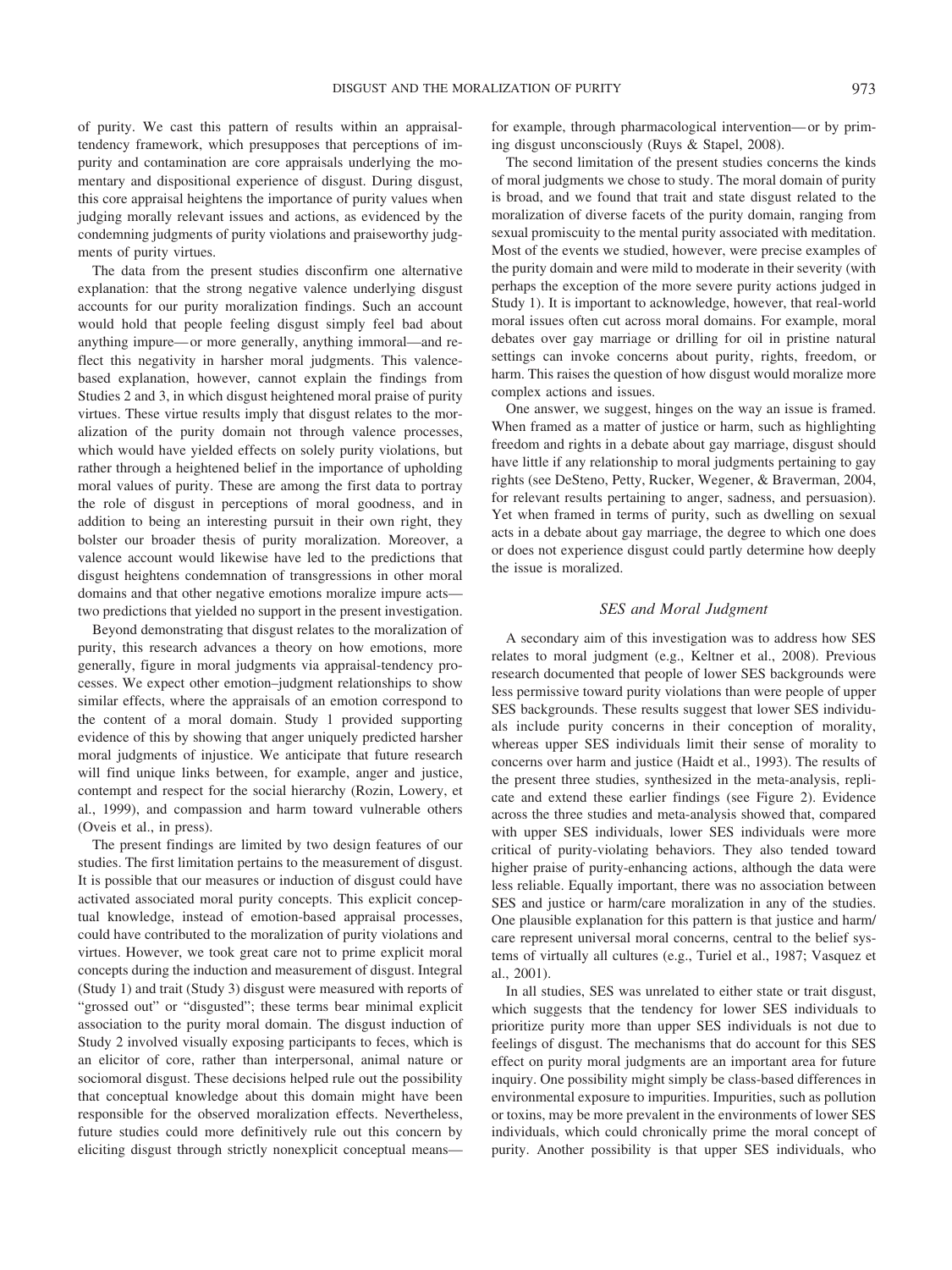enjoy greater freedom and resource-rich environments, may deemphasize moral realms like purity, because these realms constrain the pursuit of personal goals (see Keltner et al., 2008). Upper SES individuals may instead prioritize moral realms pertaining to freedom and rights precisely because they enable the pursuit of selfinterest. These kinds of explanations await empirical examination and, once they are examined, will shed light on the intriguing association between SES and the moralization of purity documented here.

#### *Emotions as Moral Intuitions*

Our findings dovetail with two main claims about moral intuitions (e.g., Haidt, 2007; Haidt & Joseph, 2004). The first is that moral judgments often derive from gut level, emotion-based intuitions. The second claim is that there are five innate psychological foundations, or domains, that construct meaning and morality in social systems. These foundations may be elaborated or downplayed within different communities, helping to shape intuitions underlying moral judgment. Research on these two claims about moral intuitions is just emerging, and the present research lends support to both. Our perspective is that, on the basis of the available literature, purity is intrinsically a moral domain, with factors like culture and, our research suggests, disgust influencing just how critically purity factors into moral intuitions and judgments.

The present research attests to the promise of studying how distinct emotions figure in the content of morality. This kind of research will continue to challenge the age-old assumption that emotions are unsystematic in their effects upon reasoning, revealing instead that the role of emotions in what members of societies deem moral is rich, organized, and profound.

### References

- Damasio, A. R. (1994). *Descartes' error: Emotion, reason, and the human brain.* New York, NY: Putnam.
- Davidson, R. J., Ekman, P., Saron, C. D., Senulis, J. A., & Friesen, W. V. (1990). Approach-withdrawal and cerebral symmetry: Emotion expression and brain physiology I. *Journal of Personality and Social Psychology, 58,* 330 –341.
- DeSteno, D., Petty, R. E., Rucker, D. D., Wegener, D. T., & Braverman, J. (2004). Discrete emotions and persuasion: The role of emotion-induced expectancies. *Journal of Personality and Social Psychology, 86,* 43–56.
- Graham, J., Haidt, J., & Nosek, B. A. (2009). Liberals and conservatives rely on different sets of moral foundations. *Journal of Personality and Social Psychology, 96,* 1029 –1046.
- Graham, S., Weiner, B., & Zucker, G. S. (1997). An attributional analysis of punishment goals and public reactions to O. J. Simpson. *Personality and Social Psychology Bulletin, 23,* 331–346.
- Greene, J., & Haidt, J. (2002). How (and where) does moral judgment work? *Trends in Cognitive Sciences, 6,* 517–523.
- Gutierrez, R., & Giner-Sorolla, R. (2007). Anger, disgust, and presumption of harm as reactions to taboo-breaking behaviors. *Emotion, 7,* 853– 868.
- Haidt, J. (2001). The emotional dog and its rational tail: A social intuitionist approach to moral judgment. *Psychological Review, 108,* 814 – 834.
- Haidt, J. (2003). The moral emotions. In R. J. Davidson, K. Scherer, & H. H. Goldsmith (Eds.), *Handbook of affective sciences* (pp. 852– 870). Oxford, England: Oxford University Press.
- Haidt, J. (2007, May 18). The new synthesis in moral psychology. *Science, 316,* 998 –1002.
- Haidt, J., & Graham, J. (2007). When morality opposes justice: Conservatives have moral intuitions that liberals may not recognize. *Social Justice Research, 20,* 98 –116.
- Haidt, J., & Hersh, M. (2001). Sexual morality: The cultures and emotions of conservatives and liberals. *Journal of Applied Social Psychology, 31,* 191–221.
- Haidt, J., & Joseph, C. (2004). Intuitive ethics. *Dædalus, 133,* 55– 66.
- Haidt, J., & Joseph, C. (2007). The moral mind: How 5 sets of innate moral intuitions guide the development of many culture-specific virtues, and perhaps even modules. In P. Carruthers, S. Laurence, & S. Stich (Eds.), *The innate mind* (Vol. 3, pp. 367–391). New York, NY: Oxford University Press.
- Haidt, J., Koller, S. H., & Dias, M. G. (1993). Affect, culture, and morality, or is it wrong to eat your dog? *Journal of Personality and Social Psychology, 65,* 613– 628.
- Haidt, J., McCauley, C., & Rozin, P. (1994). Individual differences in sensitivity to disgust: A scale sampling seven domains of disgust elicitors*. Personality and Individual Differences, 16,* 701–713.
- Horberg, E. J., & Keltner, D. (2007). Passions for justice. In D. De Cremer (Ed.), *Advances in the psychology of justice and affect* (pp. 155–174). Greenwich, CT: Information Age.
- Huebner, B., Dwyer, S., & Hauser, M. (2009). The role of emotion in moral psychology. *Trends in Cognitive Sciences, 13, 1*-6.
- Inbar, Y., Pizarro, D. A., & Bloom, P. (2009). Conservatives are more easily disgusted than liberals. *Cognition & Emotion, 23,* 714 –725.
- Jones, A., & Fitness, J. (2008). Moral hypervigilance: The influence of disgust sensitivity in the moral domain. *Emotion*, 8, 613-627.
- Keltner, D., Ellsworth, P. C., & Edwards, K. (1993). Beyond simple pessimism: Effects of sadness and anger on social perception. *Journal of* Personality and Social Psychology, 64, 740-752.
- Keltner, D., Horberg, E. J., & Oveis, C. (2006). Emotions as moral intuitions. In J. P. Forgas (Ed.), *Affect in social thinking and behavior* (pp. 161–175). New York, NY: Psychology Press.
- Keltner, D., Van Kleef, G. A., Chen, S., & Kraus, M. W. (2008). A reciprocal influence model of social power: Emerging principles and lines of inquiry. *Advances in Experimental Social Psychology, 40,* 151– 192.
- Kohlberg, L. (1969). Stage and sequence: The cognitive-developmental approach to socialization. In D. A. Goslin (Ed.), *Handbook of socialization theory and research* (pp. 347– 480). Chicago, IL: Rand McNally.
- Kraus, M. W., & Keltner, D. (2009). Signs of socioeconomic status: A thin-slicing approach. *Psychological Science, 20,* 99 –106.
- Lazarus, R. S. (1991). *Emotion and adaptation.* London, England: Oxford University Press.
- Lerner, J. S., & Keltner, D. (2000). Beyond valence: Toward a model of emotion-specific influences on judgment and choice. *Cognition & Emotion, 14,* 473– 493.
- Lerner, J. S., & Keltner, D. (2001). Fear, anger, and risk. *Journal of* Personality and Social Psychology, 81, 146-159.
- Lerner, J. S., Small, D. A., & Loewenstein, G. (2004). Heart strings and purse strings: Carryover effects of emotions on economic decisions. *Psychological Science, 15,* 337–341.
- Malatesta, C. Z. (1990). The role of emotions in the development and organization of personality. In R. A. Thompson (Ed.), *Socioemotional development: Nebraska Symposium on Motivation* (pp. 1–56). Lincoln: University of Nebraska Press.
- Marzillier, S. L., & Davey, G. C. L. (2004). The emotional profiling of disgust-eliciting stimuli: Evidence for primary and complex disgusts. *Cognition & Emotion, 18,* 313–336.
- Miller, J. G., Bersoff, D. M., & Harwood, R. L. (1990). Perceptions of social responsibilities in India and in the United States: Moral imperatives or personal decisions? *Journal of Personality and Social Psychology, 58,* 33– 47.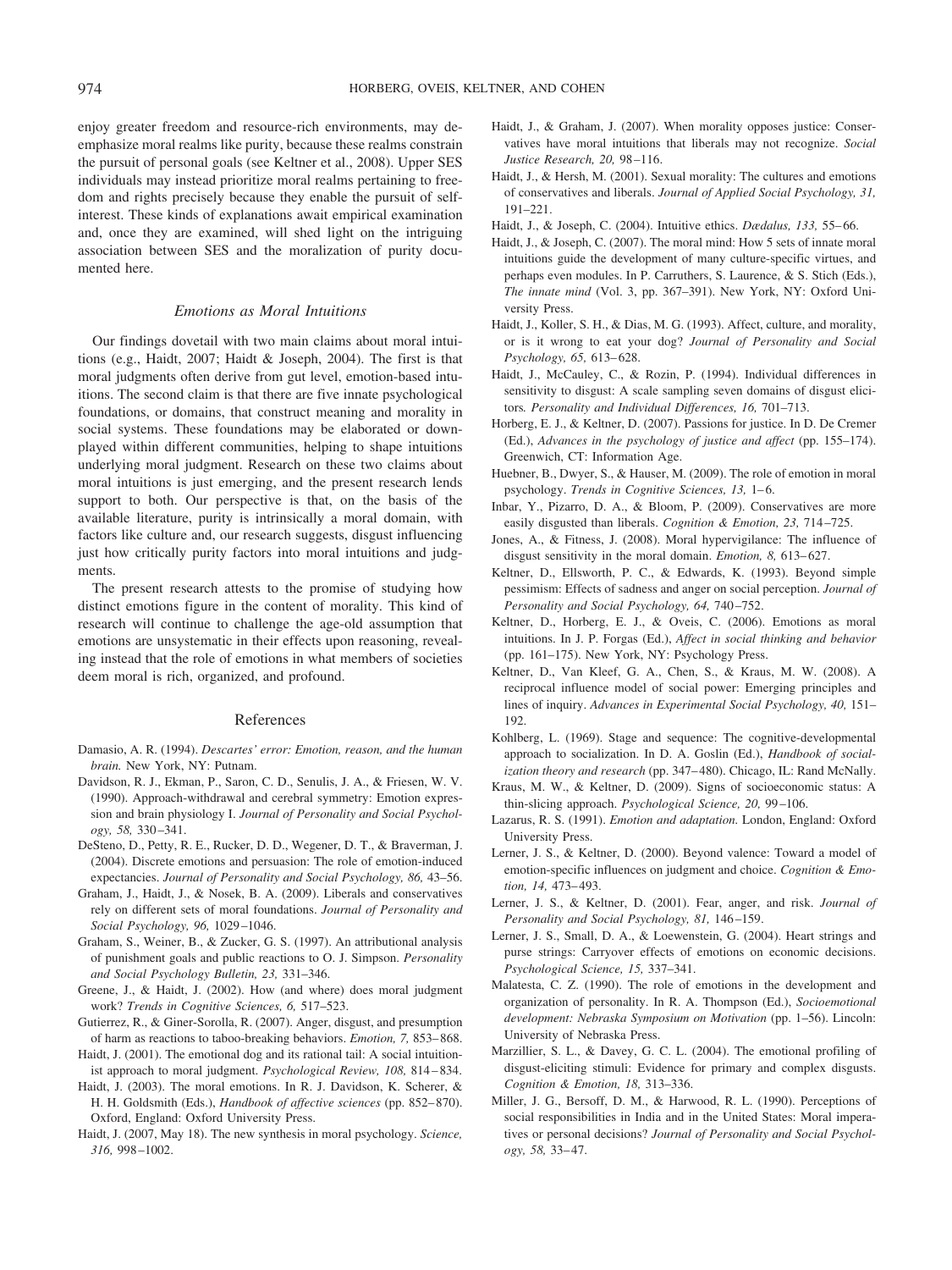Ortony, A., Clore, G. L., & Collins, A. (1988). *The cognitive structure of emotions.* New York, NY: Cambridge University Press.

Oveis, C., Horberg, E. J., & Keltner, D. (in press). Compassion, pride, and social intuitions of self-other similarity. *Journal of Personality and Social Psychology.*

Roesch, S. C. (1998). The factorial validity of trait positive affect: Confirmatory factor analyses of unidimensional and multidimensional models. *Educational and Psychological Measurements, 58,* 451– 466.

- Rozin, P. (1997). Moralization. In A. Brandt & P. Rozin (Eds.), *Morality* and health (pp. 379–401). New York, NY: Routledge.
- Rozin, P. (1999). The process of moralization. *Psychological Science, 10,* 218 –221.
- Rozin, P., & Fallon, A. E. (1987). A perspective on disgust. *Psychological Review, 94,* 32– 41.
- Rozin, P., Haidt, J., & McCauley, C. R. (1999). Disgust: The body and soul emotion. In T. Dalgleish & M. J. Power (Eds.), *Handbook of cognition and emotion* (pp. 429 – 445). New York, NY: Wiley.
- Rozin, P., Lowery, L., Imada, S., & Haidt, J. (1999). The CAD triad hypothesis: A mapping between three moral emotions (contempt, anger, disgust) and three moral codes (community, autonomy, divinity). *Journal of Personality and Social Psychology, 76,* 574 –586.
- Rozin, P., Markwith, M., & Stoess, C. (1997). Moralization and becoming a vegetarian: The transformation of preferences into values and the recruitment of disgust. *Psychological Science, 8,* 67–73.
- Rozin, P., & Singh, L. (1999). The moralization of cigarette smoking in America. *Journal of Consumer Behavior, 8,* 321–337.
- Ruys, K. I., & Stapel, D. A. (2008). The secret life of emotions. *Psychological Science, 19,* 385–391.
- Schnall, S., Haidt, J., Clore, G. L., & Jordan, A. H. (2008). Disgust as embodied moral judgment. *Personality and Social Psychology Bulletin, 34,* 1096 –1109.
- Schwarz, N., & Clore, G. L. (1983). Mood, misattribution, and judgments of well-being: Informative and directive functions of affective states. *Journal of Personality and Social Psychology, 45,* 513–523.
- Shweder, R. A., Much, N. C., Mahapatra, M., & Park, L. (1997). The "Big Three" of morality (autonomy, community, and divinity) and the "Big Three" explanations of suffering. In A. Brandt & P. Rozin (Eds.), *Morality and health* (pp. 119 –169). New York, NY: Routledge.
- Spielberger, C. D. (1983). *State-Trait Anxiety Inventory for Adults.* Palo Alto, CA: Mind Garden.
- Spielberger, C. D. (1996). *Manual for the State-Trait Anger Expression Inventory (STAXI).* Odessa, FL: Psychological Assessment Resources.
- Tiedens, L. Z., & Linton, S. (2001). Judgment under emotional certainty and uncertainty: The effects of specific emotions on information processing. *Journal of Personality and Social Psychology, 81,* 973–988.
- Turiel, E., Killen, M., & Helwig, C. C. (1987). Morality: Its structure, functions and vagaries. In J. Kagan & S. Lamb (Eds.), *The emergence of morality in young children* (pp. 155–243). Chicago, IL: University of Chicago Press.
- Vasquez, K., Keltner, D., Ebenbach, D. H., & Banaszynski, T. L. (2001). Cultural variation and similarity in moral rhetorics: Voices from the Philippines and the United States. *Journal of Cross-Cultural Psychology, 32,* 93–120.
- Wheatley, T., & Haidt, J. (2005). Hypnotic disgust makes moral judgments more severe. *Psychological Science, 16,* 780 –785.

# Appendix A

Purity-Violation and Justice-Violation Vignettes Used in Study 1

| Purity violations                                                                                                                                                                                                                                                                                                                                         | Justice violations                                                                                                                                                                                                                                                                                                                                                                                                                                                                                                                 |
|-----------------------------------------------------------------------------------------------------------------------------------------------------------------------------------------------------------------------------------------------------------------------------------------------------------------------------------------------------------|------------------------------------------------------------------------------------------------------------------------------------------------------------------------------------------------------------------------------------------------------------------------------------------------------------------------------------------------------------------------------------------------------------------------------------------------------------------------------------------------------------------------------------|
| 1. A man goes to the supermarket once a week and buys a<br>dead chicken. But before cooking the chicken, he has<br>sexual intercourse with it. Then he cooks and eats it.<br>2. A brother and sister like to kiss each other on the<br>mouth. When nobody is around, they find a secret<br>hiding place and kiss each other on the mouth<br>passionately. | 1. Kim is taking a chemistry course and checks out the<br>only class textbook from the library. She is<br>supposed to return the book because another student<br>needs to use it before the exam, but she doesn't get<br>around to it. The other student isn't able to read the<br>textbook before the exam.<br>2. Bob sometimes asks his friend Jack for small<br>favors. Often, Bob decides to barge in and interrupt<br>Jack's important work meetings to ask for the<br>favors. Jack worries that his boss thinks less of him. |

(*Appendixes continue*)